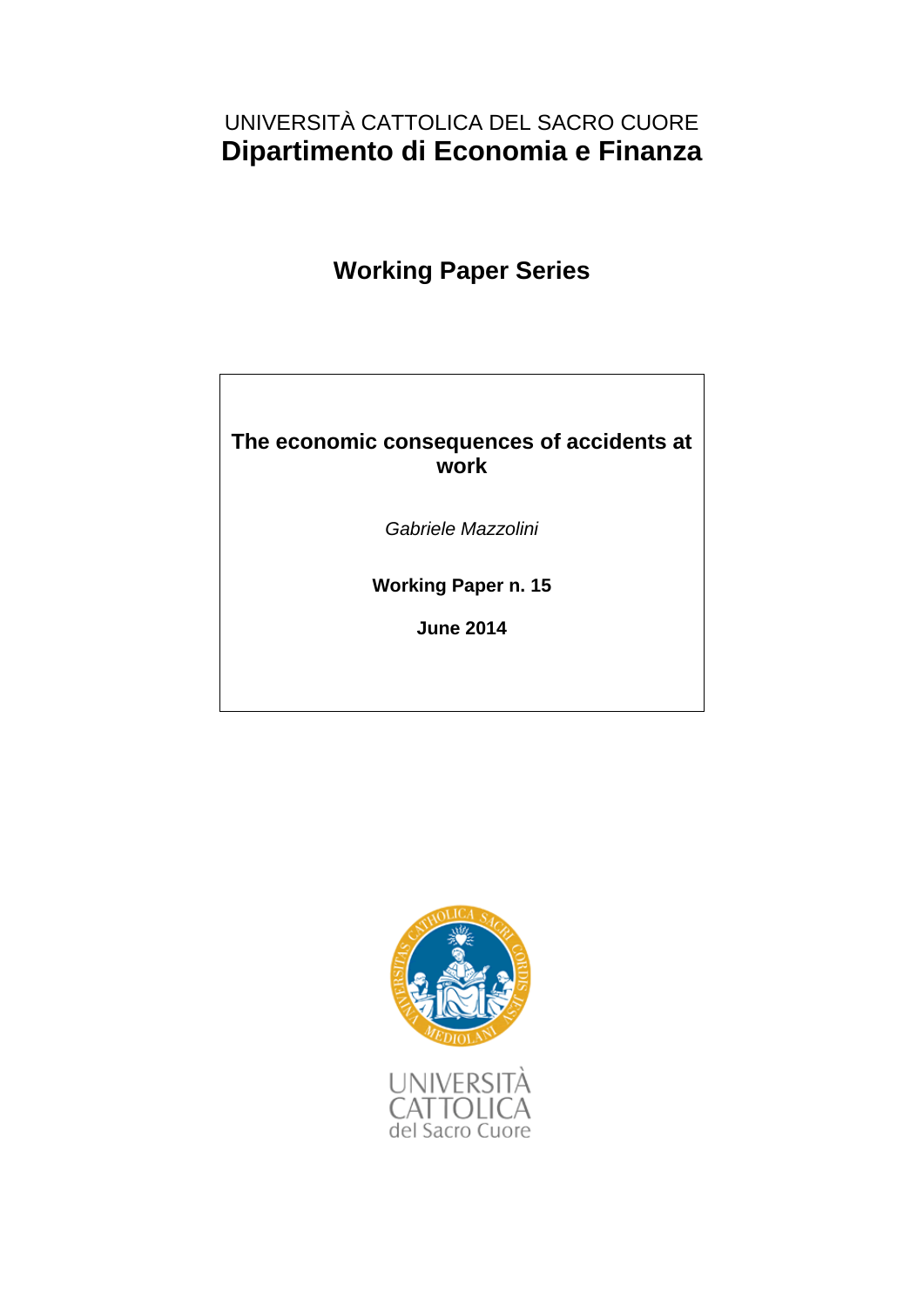# **1. Introduction**

1

Accidents at work are critical events that negatively affect the health status of workers, who may experience illnesses, disabilities and, in the most serious cases, death. Although the majority of workplace accidents result in minor injuries with only limited health consequences.<sup>1</sup> in a number of cases injured workers suffer from long-term health problems or permanent disabilities. The costs associated with accidents at work are both direct and indirect. Direct costs are related to medical and rehabilitation care and to income losses, namely the loss of gross earnings due to absence from work net of replacement income.<sup>2</sup> Indirect costs, which are more difficult to measure, include a higher probability of unemployment due to the inability to work in heavy-duty jobs or for long hours. Moreover, accidents can also have effects later in the worker's life cycle. This can result in lower chances of returning to the labour market, slower career advancement, and reduced wage-earning capacity.

This paper focuses on the labour market in Great Britain and estimates the economic costs of accidents at work on labour-market outcomes. This analysis is motivated by a general lack of evidence with respect to this issue. With the exception of a number of analyses focusing on the US, this issue has been largely ignored by the empirical literature on risk at work and occupational accidents. The aim of the paper is to fill this gap. It shows that the presence of labour-market failures results in inadequate compensation for injured workers. This may justify the intervention of policy-makers with the twofold aim of increasing safety-at-work standards and avoiding the occurrence of indirect costs for injured workers in the case of accident. The focus of policy-making intervention should then be to support the return to work of injured workers and an appropriate post-injury match between worker and job.

In the years 2009-2010, the total costs associated with workplace injuries in Great Britain were estimated at £5.4 billion (Health and Safety Executive 2012). More than half of these costs were borne by the victims, but the employer and society at large also shared the burden.<sup>3</sup> The costs associated with serious accidents were particularly high. Minor occupational injuries represented the majority of accidents, but they accounted for only 2.12 per cent of the total economic costs (Fig.1). Conversely, more serious accidents were less frequent, but they accounted for 93.25 per cent of the estimated economic cost.<sup>4</sup> This highlights the importance of

<sup>&</sup>lt;sup>1</sup> Statistics provided by Health and Safety Executive, referring to 2009/2010, report the occurrence of around 700,000 occupational accidents, 400,000 of which caused a minor injury, that is, an injury resulting in less than 4 days absence from work. Moreover, Eurostat (2004) indicates that prolonged sick leave (one month or more) was reported by 22 percent of workers who had suffered an accident at work. In addition, only 1.8 percent of injuries entailed disabilities for more than one year following the accident (Eurostat, 2004).

 $2$  Net replacement of income consists of sick pay and state benefits. Statistics provided by the Health and Safety Executive estimate health and rehabilitation care at £124 million and losses in income at £803 million in 2009/2010.

<sup>3</sup> For the employer, an accident entails sick pay payments, insurance premiums, production disturbance costs, administrative and legal costs, and loss of resources that may be difficult to monetize. For the society, an accident entails costs arising from loss of earnings to the individual (benefits payments, reduction in tax and national insurance receipts), medical treatment and rehabilitation costs, and administration and legal costs.

<sup>&</sup>lt;sup>4</sup> Serious accidents were relatively rare events: 1.6 per cent of total accidents entailed a 15 per cent disability level, 0.2 per cent resulted in 100 per cent disability, and  $\overline{0.1}$  per cent in a fatal injury. Nevertheless, they accounted for the largest part of the total labour costs: injuries causing 15 per cent disability accounted for 32.7 per cent of the total labour costs, 100 per cent disability for 27 per cent, and fatal accidents for 8 per cent. These statistics highlight the importance, in terms of labour costs, of accidents causing long-lasting or permanent injuries or with fatal consequences (Eurostat, 2004).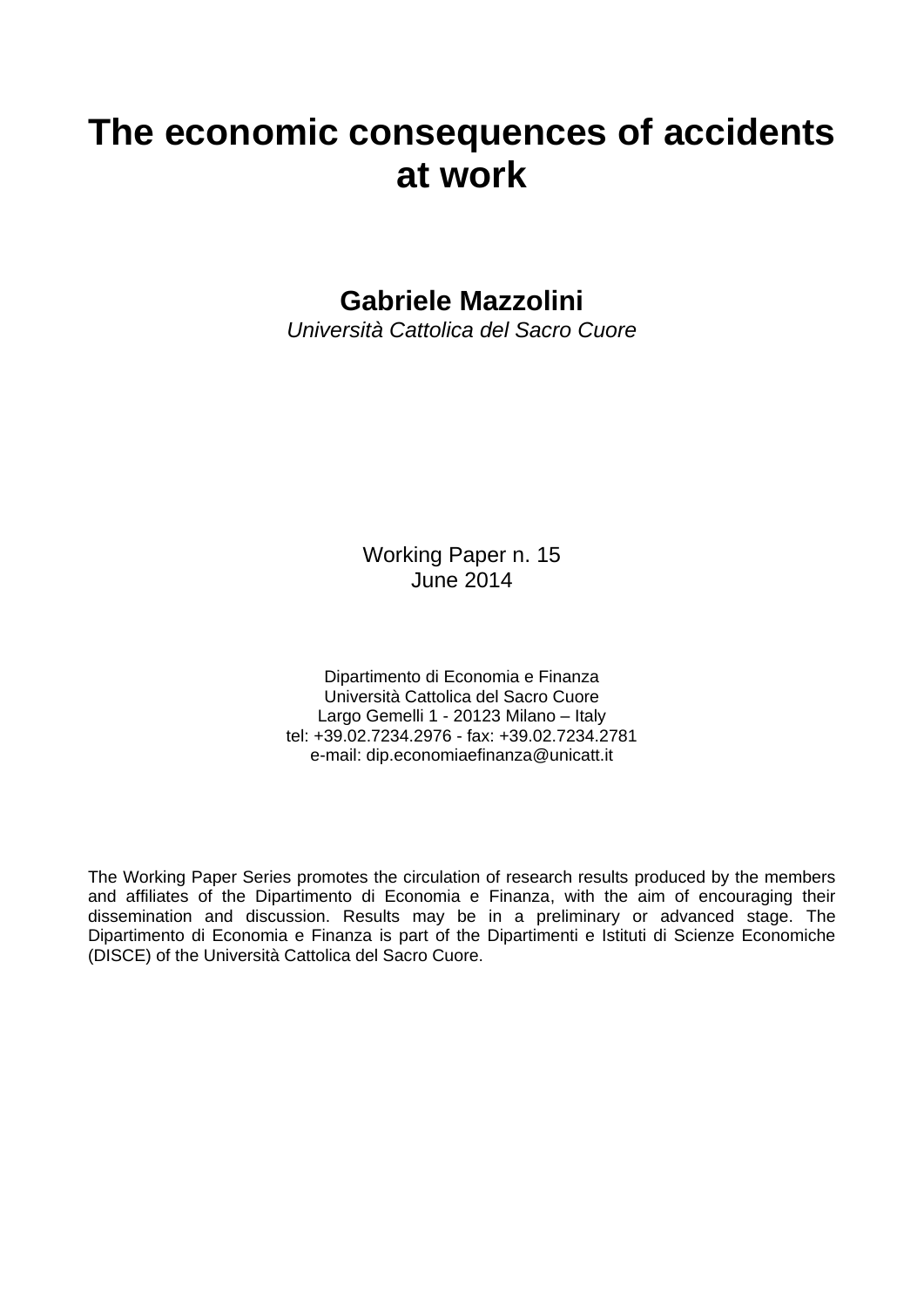further investigating the economic consequences of accidents giving rise to long-lasting or permanent injuries.

Despite the considerable economic consequences associated with serious accidents at work, only few studies have dealt with this topic. Focusing on the US labour market, Boden and Galizzi (1998, 1999, 2003a), Reville (1999), Reville and Schoeni (2001) and Reville et al. (2002), Biddle (1998) and Woock (2009a, 2009b) identified substantial earnings losses in the short term but indicated a partial recovery in the long term, generally due to stable post-injury employment. Similar findings have been reported by Butler et al. (2006) and Crichton et al. (2011), who investigated the consequences of an occupational accident in Canada and New Zealand, respectively. No study is available for any European country. By focusing on the labour market in Great Britain, this paper is thus the first contribution to filling an important gap in the literature.



**Fig.1: Distribution of accidents at work and the incidence of each kind of accident on the total costs in 2009/2010**

Several examples of the negative relationship between occupational injuries and labour-market outcomes can be found in the theoretical literature. During the recovery period after a severe injury, workers may experience a reduction in job-specific human capital which may result in earnings penalties (Reville and Schoeni, 2001). This is particularly the case if the employer and the local labour market cannot offer alternative jobs suited to the worker's reduced abilities. Workers may also experience a decrease in their labour productivity due to their ability to perform fewer tasks, to imprecise and unsatisfactorily outcomes, or to a lower probability of fulfilling specific targets defined by pay-for-performance mechanisms. Moreover, in the presence of compensating wage differentials assigned to workers in riskier occupations, moving from particularly risky jobs to safer ones as a consequence of workplace accidents may entail significant earnings losses. Finally, employment probabilities may be lower as a result of employers' discrimination against injured workers, such as refusal to offer the same employment opportunities to victims of accidents.

Source: Health and Safety Executive (2012)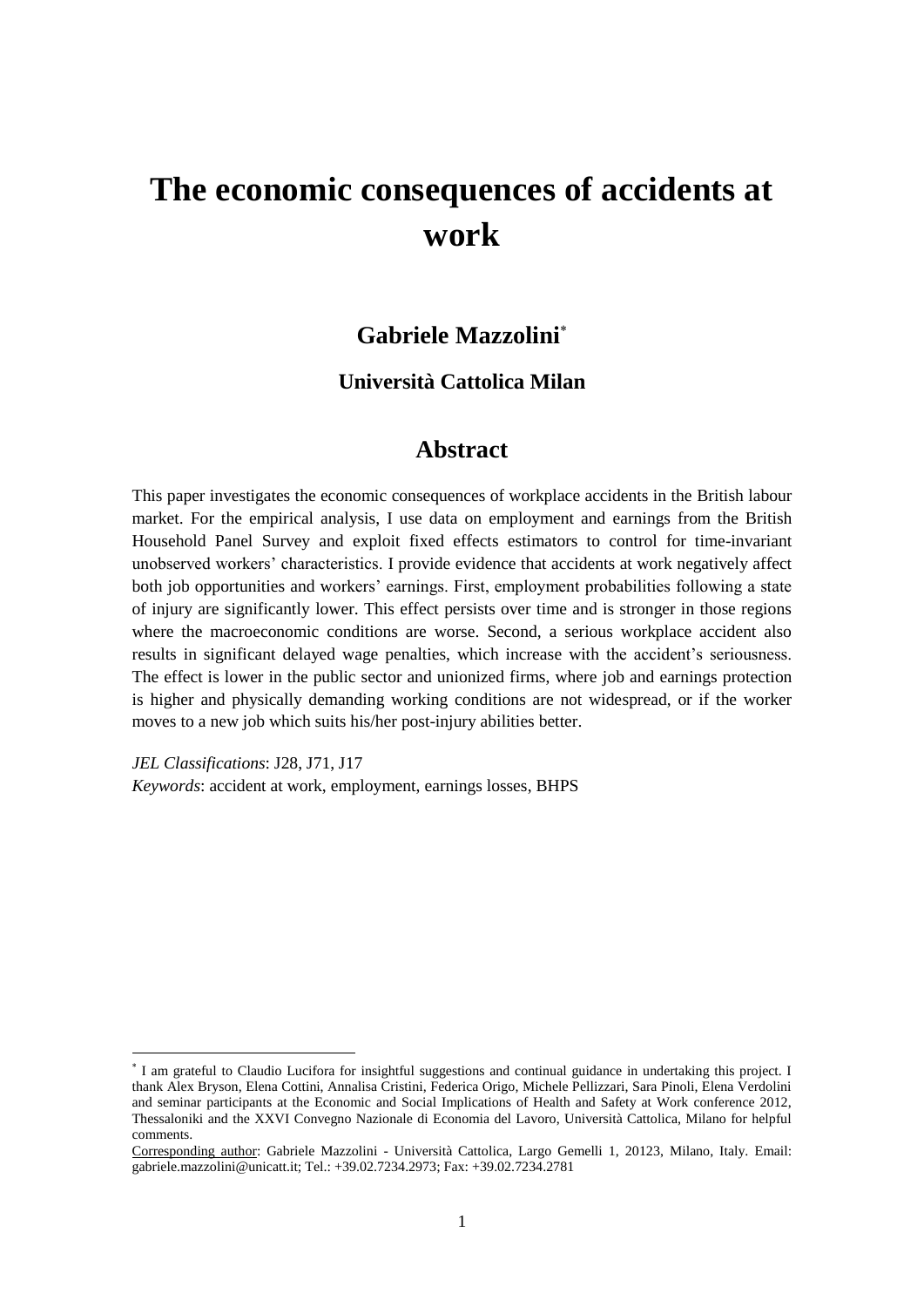This paper offers three main contributions to the literature on risk at work and occupational accidents. First, I conduct an empirical analysis of the economic consequences of serious occupational accidents on labour-market outcomes in Great Britain using the 1991-2008 waves of the British Household Panel Surveys. In particular, I exploit information on whether a worker receives the *Industrial Injuries Disablement Benefit (IIDB)*, a state allowance for workers injured in a workplace accident. The main advantage of using the *IIDB*, rather than workers' self-reported assessments, is a significant reduction in the measurement error associated with identifying the nature and seriousness of an accident at work.

Second, I use fixed effects estimators to measure the effects of a work-related accident and the extent to which the seriousness of an injury affects labour-market outcomes. The aim of the analysis is to highlight what economic indirect costs are borne by the worker as a consequence of an occupational accident. To this end, I focus on employment probabilities and earnings losses for those injured workers who remain in employment after an occupational accident.

Finally, I speculate on the main explanations for my findings, testing whether the negative effects of an occupational accident on labour-market outcomes may be mitigated in the presence of specific economic conditions and higher job and earnings protection. This issue is particularly important for policy-makers intending to design effective policy interventions to reduce the costs borne by the victims of occupational accidents.

The paper is organized as follows. Section 2 reviews the relevant literature on risk at work and workplace accidents, paying particular attention to studies that investigate the economic consequences of an accident at work. Section 3 describes the institutional background to occupational health and safety regulations in Great Britain. It focuses specifically on provisions enacted in order to ensure adequate compensation for injured workers. Section 4 presents the dataset description and descriptive statistics. Section 5 introduces the empirical issues linked with estimating the effects of injury on labour-market outcomes. Section 6 sets out the results and the sensitivity analysis; concluding remarks follow.

# **2. Literature review**

**.** 

Notwithstanding the great efforts made in recent years to estimate the value of statistical life – see Viscusi and Aldy (2003) for a survey – and to identify the main determinants of accidents at work,<sup>5</sup> one of the major shortcomings of the literature is the absence of studies on how occupational injuries affect labour-market outcomes in the EU. All studies investigating the

<sup>5</sup> Two main questions are investigated. First, a number of studies have examined how workers' socio-demographic characteristics affect job sorting according to risk at work (DeLeire and Levy, 2004; Grazier and Sloane, 2008; Schaffner and Kluve, 2007) and the rates of workplace accidents (Berger and Gabriel, 1991; Hamermesh, 1998; Hersch, 1998; Bauer et al., 1998; Leeth and Ruser, 2006; Leombruni et al., 2009). Second, an extensive literature shows how firm and job characteristics impact on the probability of accident. It investigates the role of unionization (Litwin, 2000; Baugher and Roberts, 1999; Fenn and Ashby, 2004); the existence of a pure "contractual effect" against workers employed with fixed-term contracts (Guadalupe, 2003; Amuedo and Dorantes, 2002; Hernanz and Toharia, 2004; Garcia-Serrano et al., 2010; Williamson et al., 2009); the relationship between working time and occupational accidents (Wilkins, 2004); how innovative work organization practices affect the occurrence of an accident at work (Fairris and Brenner, 2001; Brenner et al., 2004; Askenazy, 2001; Askenazy and Caroli, 2010); the relationship between macroeconomic conditions and cyclical fluctuations of the rate of occupational injuries (Ruhm, 2000; and Boone and van Ours, 2006; Boone et al., 2011) and the return to work after a workplace accident (Boden and Galizzi, 2003b).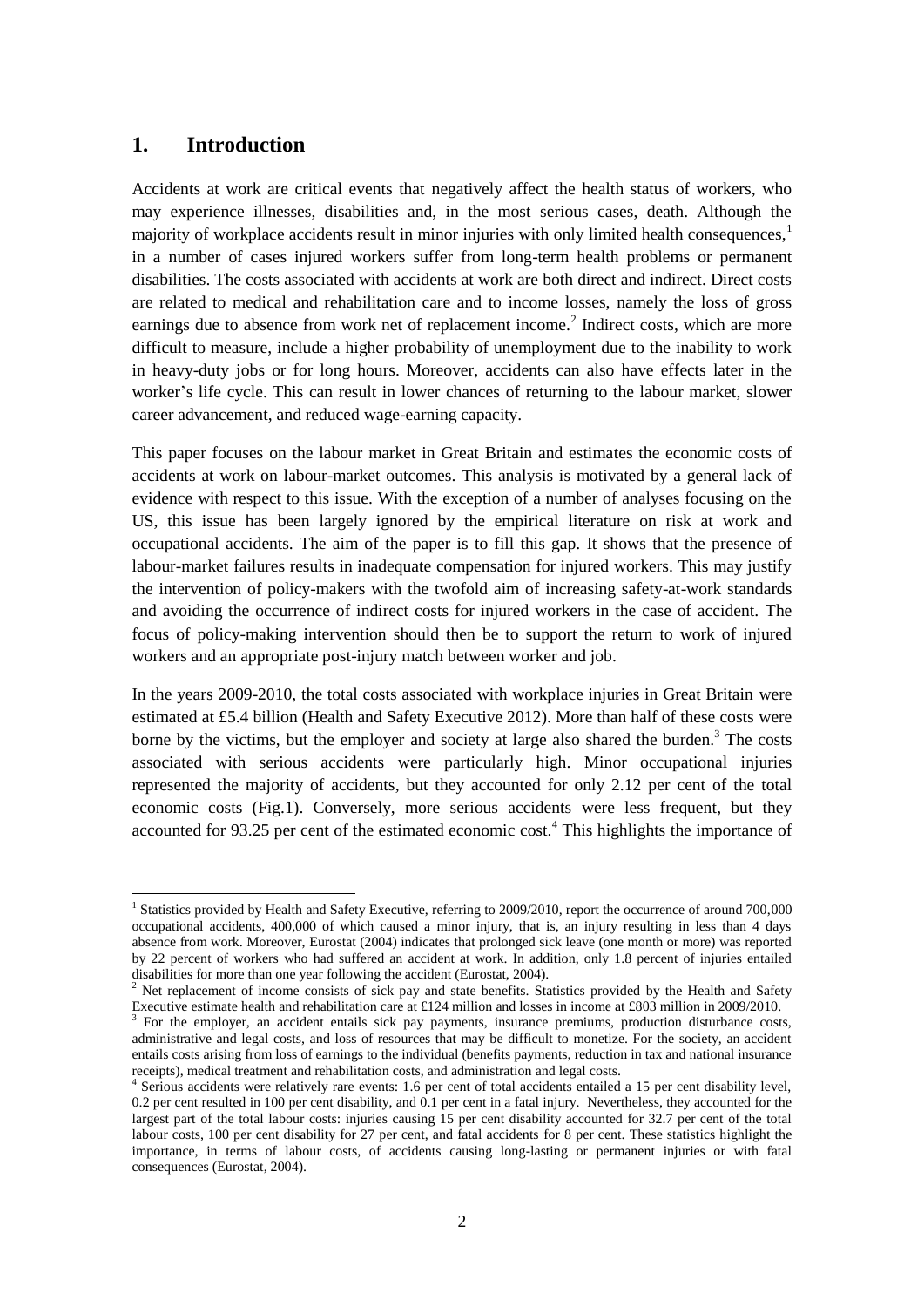economic consequences of occupational injuries are focused on the US labour market – with the exception of Butler et al. (2006) and Crichton et al. (2011), who studied the effect, respectively, in Canada and in New Zealand. The majority of these studies use information provided by WC claims data and find a similar pattern on estimating the earnings losses consequent on a workplace injury. After an occupational injury, earnings losses are immediately substantial, and only after several years is there a partial recovery, generally due to stable post-injury employment.

Using WC claims data with unemployment records from Wisconsin, Boden and Galizzi (1998, 1999, 2003a) reported that earnings losses were concentrated in the first two quarters following injury (on average, \$4,200 for injured men) and then decreased up to the fourth year (about \$12,700). The authors also found significant differences in earnings losses by gender: in the three and a half years after the post-injury quarter, women lost on average 9.2 per cent of earnings, while men lost only 6.5 per cent. Using Blinder-Oaxaca Neumark decomposition, the authors argued that only half of this gender gap was explained by higher probabilities of job loss for working women. By contrast, the contribution of employment and injury characteristics was not statistically significant in explaining gender differences in earnings losses.

Reville (1999), Reville and Schoeni (2001) and Reville et al. (2002), on using a unique California administrative dataset,<sup>6</sup> found that the negative impact of injury in terms of earnings losses was largely explained by a decrease in the employment rate. In particular, Reville and Schoeni (2001) studied the economic consequences of the *Permanent Partial Disabilities (PPD)* scheme, finding significant earnings losses for injured workers (around 25 percent of earnings) up to four/five years after a serious occupational accident. On analysing the determinants of earnings losses, the authors found a positive correlation with the severity of a workplace accident. Similar findings are also highlighted in Biddle (1998), who used WC claims data from the state of Washington.

Crichton et al. (2011) used data on the New Zealand labour market<sup>7</sup> to show that injury duration and earnings losses are strongly correlated. The effects of longer-duration injuries did not decline over the first 18 months after leaving the insurance system. Their results indicated that the employment rate and total income of injured workers are, respectively, 20 and 25 per cent lower than those of non-injured workers.

Most recently, Butler et al. (2006) have analysed data from the *Survey of Ontario Workers with Permanent Impairments* and showed significant productivity losses related to the spells of work absence in the first year after injury. In the following years, only workers in unstable employment patterns continued to incur large earnings losses determined by the repeated spells of injury-related work absence. By contrast, workers in stable employment were only affected by limited losses in the second and third year. This might have been due to periods of work at reduced wages or reduced hours.

 $\overline{a}$ 

<sup>6</sup> The authors used a unique dataset obtained by matching the *1989 - 1995 Uniform Statistical Reporting Plan (USR)* database from the *Workers' Compensation Insurance Ratings Bureau (WCIRB)* with the *Base Wage* file from the *State of California Employment Development Department (EDD)*

<sup>7</sup> The authors used *1999 – 2004 New Zealand accident insurance system (ACC)*, together with data on earnings compensation provided by *Statistics New Zealand's (SNZ) Linked Employer-Employee Database.*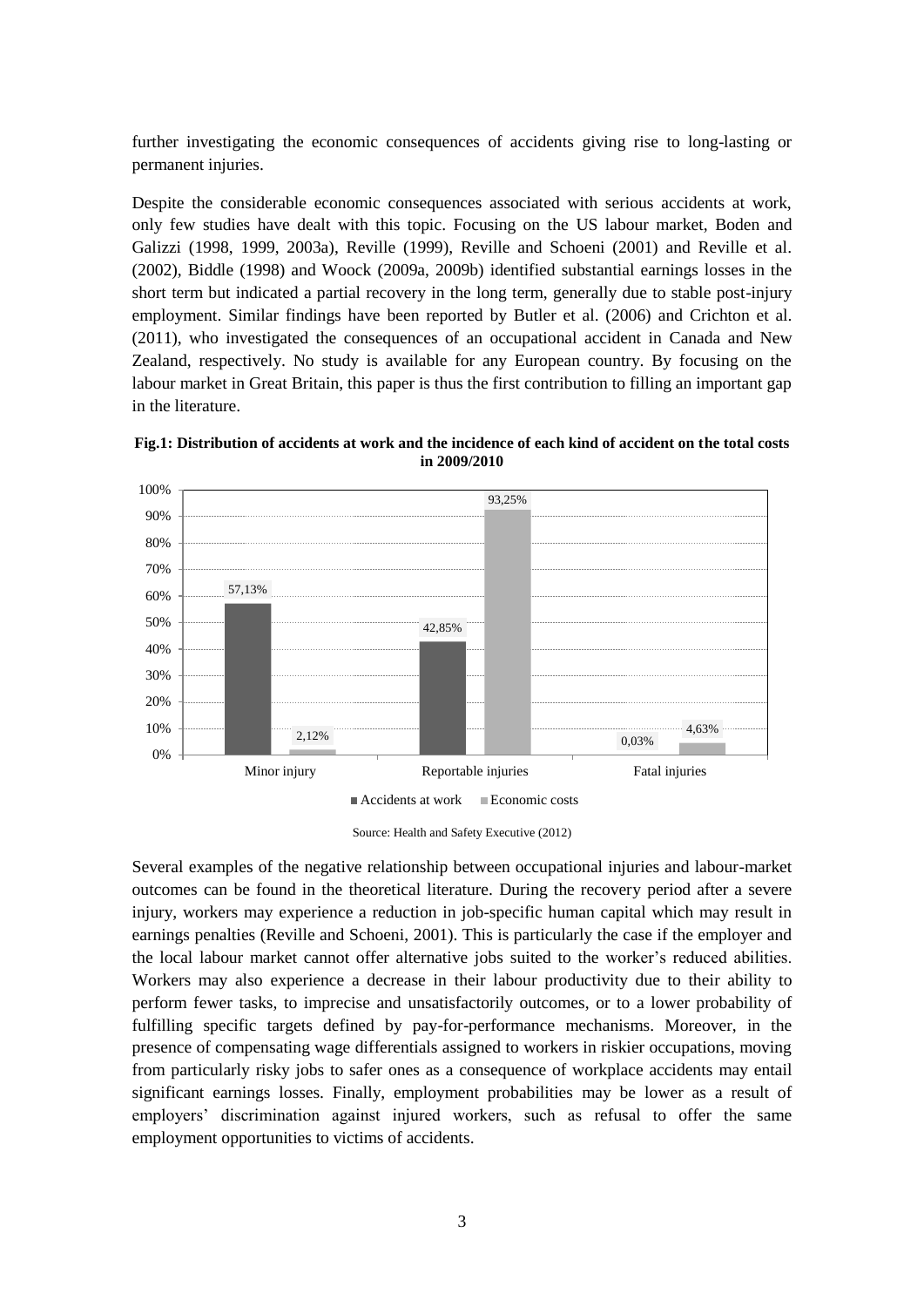Woock (2009a) estimated earnings losses by including in the analysis also injured workers who did not receive WC benefits and using uninjured workers as a comparison group. The author found that omitting workers with a minor injury led to estimates of annual earnings losses 1.6 to 2.7 times larger than those obtained by comparing all injured workers to a comparison group of uninjured workers. Moreover, Woock reported that annual earnings losses varied according to the severity of the workplace accident: from \$ 600 to \$ 2,900, considering injured men who did not receive WC; from \$4,200 to \$5,800, for WC recipients; and from \$ 5,000 and \$ 14,000 for those reporting a work-limiting disability after the injury. In a further contribution, Woock (2009b) has underlined that earnings losses due to work-related injuries are mitigated by the presence of trade unions in bargaining on workers' wages. The author argues that differences in earnings between injured and non-injured workers are statistically significant only among nonunionized injured workers.

# **3. Occupational Health and Safety Regulation in Great Britain**

Government interventions to regulate occupational health and safety are necessary to guarantee that the most risk-averse party, namely the victim, does not bear the entire economic cost of a workplace injury (see Shavell, 2007, for a survey). The economic consequences of an accident at work in the British labour market can be appropriately analysed only in light of the institutional framework currently regulating that market. Variations in insurance systems and in work injury programmes may significantly alter the effects of a workplace accident on labourmarket outcomes. According to Boden and Galizzi (2003b), for example, significant state aid could result in workers deciding to remain outside the job market whenever the accident has been particularly serious and led to a significant reduction of the injured worker's earnings. Not taking appropriate account of the existence of state aid for injured workers in an empirical analysis will lead to an overestimation of the negative effects of accidents on employment probabilities if the policy provisions influence the choice returning to work. Conversely, the existence of benefits may lead to an underestimation of earnings losses whenever injured workers can accept lower wages as a result of additional state benefits.

Occupational health and safety legislation in Great Britain is defined by the *1974 Health and Safety at Work (HSW) Act* and its subsequent amendments. These amendments were inspired by the *European Framework Directive 89/391* and by the *Management of Health and Safety and Work Regulations*, implemented in 1999. The fundamental principle defined by the *HSW Act*  establishes that the employer is legally responsible for health and safety at work, and is in charge of assessing workplace risks, adopting all measures and practices appropriate to avoiding them, and providing adequate occupational health services (OHS). When an occupational accident occurs, the employer is required to report injuries, diseases and dangerous occurrences in an *accident book* and to notify them to the *Health and Safety Executive* or to the local authorities. The *accident book* should contain detailed information on occupational accidents resulting in death or injuries that prevent workers from carrying out their normal work for more than three days.

When injured workers need time off to recover, they are entitled to receive sick pay from the employer. The employer can decide to arrange a discretional company sick pay scheme or to guarantee the *Statutory Sick Pay (SSP)*, which represents the legal minimum and is paid by the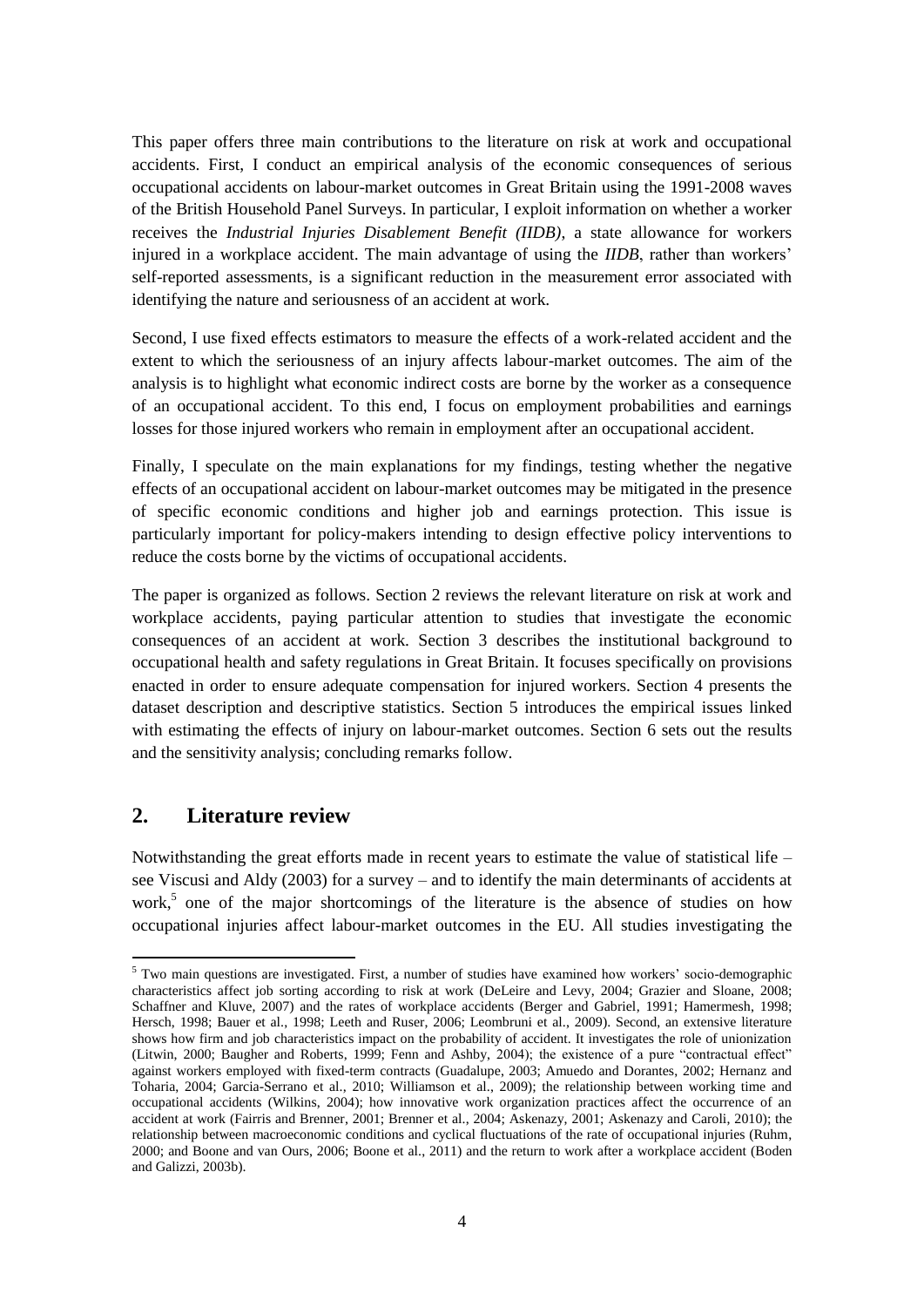employer on behalf of the government.<sup>8</sup> If workers suffer a physical injury and/or a mental disorder as a result of the employer's non-compliance with the duties stated in the *HSW Act*, they can claim for additional compensation on top of the sick pay mentioned above. Employers' liability insurance, which is compulsory according to the *Employers' Liability (Compulsory Insurance) Act* of 1969, covers all the costs of claims for compensation related to noteworthy accidents at work: the insurer will pay the full amount of any compensation agreed between employers and employees or awarded to employees by a court.

The occurrence of a particularly serious occupational injury also allows the worker to claim for the *Industrial Injuries Disablement Benefit (IIDB)*. The *IIDB* is provided by the state in order to cover any costs for injuries resulting from accidents at work. The amount of the allowance granted to the worker is strictly dependent on the health consequences of the workplace accident. The nature and the seriousness of an occupational injury are determined, respectively, by the *Department for Work and Pensions* (*DWP*) with the *accident declaration*, and by a qualified doctor through an assessment of disability.<sup>9</sup> The *accident declaration* certifies whether the injury can be considered by law as an industrial accident. A medical examination certifies the severity of the worker's disability and for how long s/he will be unable to work. The total revenue obtained from this claim by the worker is the product of the number of weeks needed to recover the pre-injury health status and the assessment of the disability, with a minimum qualifying disability of 14 per cent.<sup>10</sup> In the case of temporary injury, at the end of the period covered by the allowance, the worker can ask for a renewal if the injury is still not resolved.

Other benefits available to injured employees are the *Reduced Earnings Allowance (REA)*, assigned when the employee cannot do his/her usual job or other work with similar pay because of a disease or an injury caused by his/her job; the *Constant Attendance Allowance (CAA)* and the *Exceptionally Severe Disablement Allowance (ESDA)*, provided to employees who receive the *IIDB* at the 100 per cent rate and need daily care and attention; the *Analogous Industrial Injuries Scheme (AIIS)*, paid exclusively to trainees who have an accident during a work-based training programme and, consequently, are not entitled to receive *IIDB*.

Besides financial aid for injured workers, in 1995 the British government enacted the *Disability Discrimination Act* in order to prevent any form of discrimination against injured workers in the workplace.<sup>11</sup> The *Disability Discrimination Act* guarantees that the employers do not discriminate against injured individuals when offering employment through any arrangement, terms of contract, or deliberate refusal. It also ensures that injured workers are granted the same on-job opportunities in terms of promotions, transfers, training programmes and other benefits.

**.** 

<sup>8</sup> Work injury programmes in Great Britain are described in detail on the *Directgov* website (http://www.direct.gov.uk).

For the worker to receive the benefit, the *DWP* must rule that the accident can be considered an industrial accident. This is done by acquiring information from the *accident book* and, if necessary, requesting more details from the employer. When the *DWP* approves the *accident declaration*, thus confirming that the accident is due to work activities, the employee is entitled to receive, through *Job Centre Plus*, an allowance calculated according to the severity of the injury, which is assessed by a qualified doctor.

 $10$  Injured workers are entitled to the benefit after the first 15 weeks of disability following an accident, independently of the moment when the *IIDB* is certified. The amount of the allowance, according to the level of disability, is defined automatically using a fixed scale: in 2012, from £ 31.62 per week for 20 per cent disability to £ 158.10 per week for 100 per cent disability.

 $11$  The Act was repealed and replaced by the Equality Act 2010, which transposed the four major EU Equal Treatment Directives in order to consolidate and renew the complicated anti-discrimination law in Great Britain.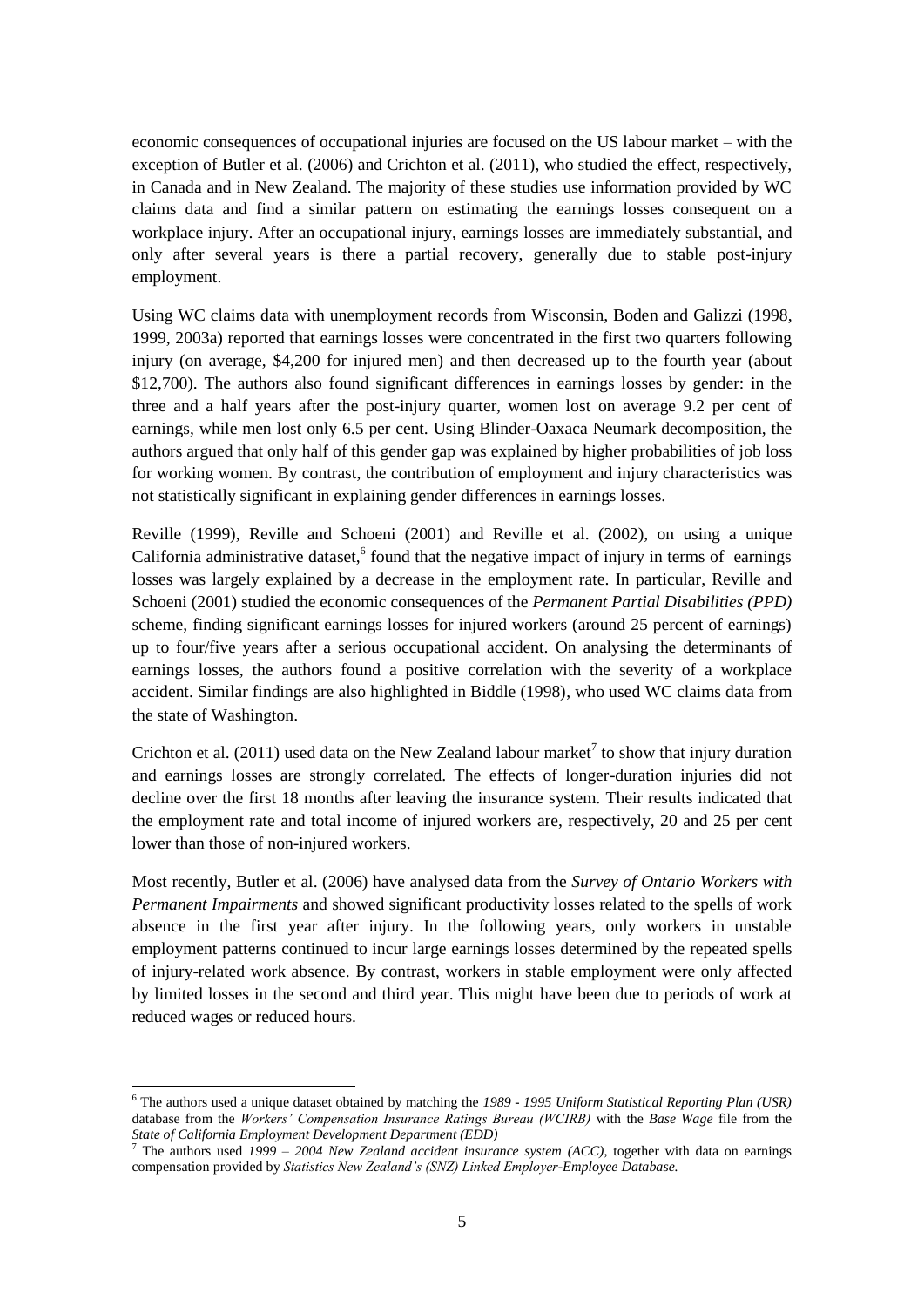## **4. Data and descriptive statistics**

The empirical analysis now presented was based on an unbalanced panel from the British Household Panel Survey (BHPS), which provides information on a sample of adult British individuals from 1991 to 2008. For the purpose of the analysis, the sample was restricted to individuals aged 16-65 and eligible for work.<sup>12</sup> The sample was thus composed of  $22,510$ individuals in 18 BHPS waves, for a total of 126,922 observations. Note that the BHPS is a large and lengthy longitudinal dataset with many observations for a long time span. Hence it is the ideal source of data with which to study the consequences of rare events, such as accidents at work.

The questionnaire provides information on labour market outcomes in terms of employment status and labour earnings. The dependent variable used to analyse employment probabilities was the dummy variable *E*, which was equal to 1 if the worker was employed at the time of the interview and to 0 otherwise. In my sample, the employment rate was almost constant over time and around 78 per cent.<sup>13</sup> Conversely, to estimate earnings losses caused by an occupational accident, I used the logarithm of hourly wage (*ln\_yhrl*) as the dependent variable*.* This variable was constructed using information on annual labour income and hours normally worked per week.<sup>14</sup> When focusing on wage effects, I restricted the sample to individuals employed at time *t* and for whom the variable *ln\_yhrl* was observed. This sub-sample was composed of 15,356 individuals, for a total of 89,845 observations.<sup>15</sup> Mean hourly wage ranged from £ 5.82 in the first wave (1991) to over £ 11.54 in the last wave (2008).<sup>16</sup>

To estimate correctly the effect of an occupational accident on labour market outcomes, I had to assess the nature and the severity of a workplace accident. In this regard, workers' self-reported data usually give rise to measurement problems. The problem is particularly significant for minor occupational accidents leading to small and unsubstantial economic consequences. To minimize the measurement error, I used information on whether a worker received the *Industrial Injury Disablement Benefit (IIDB)*<sup>17</sup> as a proxy for the occurrence of an accident at work. With respect to workers' self-reported assessments, the *IIDB* led to a significant reduction in the measurement error associated with identifying the nature and seriousness of an accident at work. In the *IIDB*, the seriousness of the injury is certified by the *accident declaration* and assessed by a qualified doctor. For the purpose of my empirical analysis, a dummy variable indicated whether the worker had been injured due to an occupational accident and, as a

 $\overline{a}$ 

 $12$  I excluded full-time students, individuals on maternity leave, involved in family care and in government training programmes. In order to compare the results to statistics on the total costs associated with workplace injuries in Great Britain, I eliminated from the sample individuals living in Northern Ireland.

<sup>&</sup>lt;sup>13</sup> The employment rate was higher than aggregate statistics issued by the UK Office for National Statistics: 77.87 per cent in this dataset, 71.42 per cent according to data from Labour Market Statistics Dataset.

 $14$  I used the hourly wage to avoid spurious effects related to variations in working hours that might result if the accident led to a reduction in the workload. To check the robustness of these findings to the definition of the income variable, in the subsection devoted to the sensitivity analysis I perform various estimations using different definitions of earnings.

 $15$  I excluded non-employed individuals and workers without a labour contract.

<sup>16</sup> Mean hourly wages were in line with the aggregate statistics provided by *Annual Survey of Hours and Earnings (ASHE)* for the labour market in Great Britain.

<sup>17</sup> The question used to construct the dummy variable was formulated in the following way: *"Please tell me if, since September 1st of previous year, you have received the Industrial Injury Disablement Allowance".* Details on the *IIDB*  are provided in Section 2.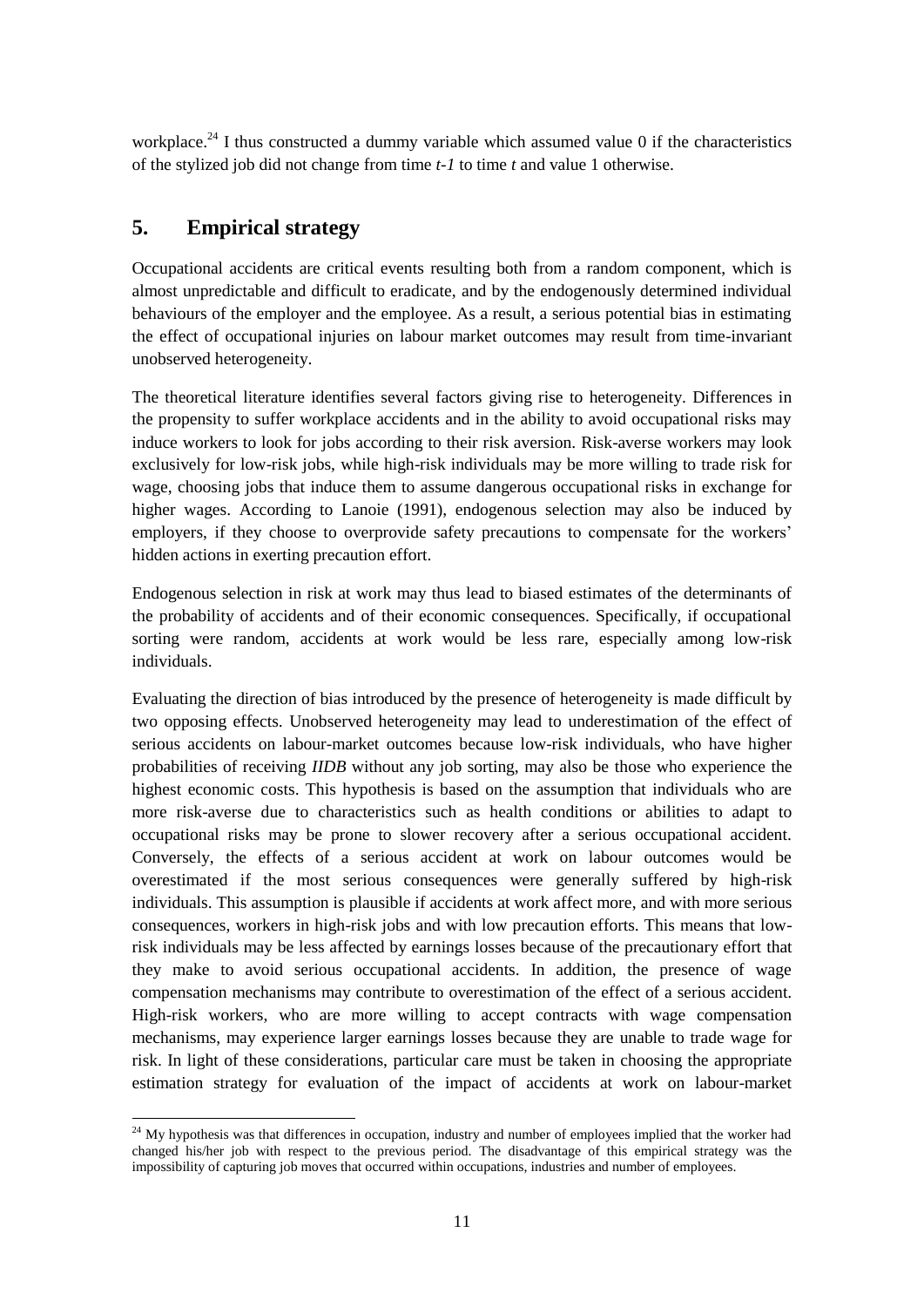consequence, received the *IIDB* in the previous 12 months.<sup>18</sup> I exploited the lagged value of the *IIDB* to account for the fact that there may be a time lag between the occurrence of a state of injury as a consequence of an accident at work and the labour-market effects. In line with the literature on effects of health on the labour market outcomes,<sup>19</sup> a one-year time lag was used to capture the delayed effect of an accident at work. In the subsection devoted to the sensitivity analysis, I also present results using longer lags to account for the time taken by a serious accident at work to deteriorate labour-market outcomes.<sup>20</sup>

Information on the occurrence of a state of injury was also used to identify the relationship between the seriousness of an accident at work and the effects on labour-market outcomes. The lack of any information on the *assessment of disability* required proxying the seriousness of an occupational accident with the duration of the disability at the time of the interview. A discrete variable measured the number of years in which the *IIDB* had been paid to the injured worker. The variable assumed value 0 until the worker received the *IIDB* as a consequence of a serious occupational accident. Upon occurrence of a work-related injury, the variable assumed value 1 and, if the injury persisted over time, it increased according to the number of years of injury suffered up to the time of the interview. $21$ 

The descriptive statistics presented in Fig.2 suggest that a state of injury following a serious occupational accident has an immediate negative impact on the probability of employment. Injured individuals seem to experience reduced job opportunities both in the short term (50.37 per cent and 79.61 per cent are respectively the employment rates of injured and non-injured individuals, when the state of injury is captured at time of the interview) and in the long term. Indeed, differences in employment rates between injured and non-injured individuals remain almost constant over time.

Focusing on effects of a workplace injury on the hourly wage, the stylized facts presented in Fig.3 show initially negligible differences between wages earned by injured workers and by non-injured workers (only 2.56 per cent lower among injured workers). Wage differences increase starting from the period following the injury and do not exhibit any evidence of reducing over time.

However, these differences may be due, not to the injury itself, but to the existence of differences in workers' demographic characteristics and job and firm attributes between injured and non-injured workers.<sup>22</sup> In order to control for this aspect, I added a set of control variables to the models. Time varying demographic characteristics of the respondents included age class and family composition. To proxy for job attributes, I used information on the respondent's working qualifications.<sup>23</sup> Firm characteristics included industry, number of employees at the

**.** 

<sup>&</sup>lt;sup>18</sup> The amount of the *IIDB* was not included in computation of the hourly wage.

<sup>&</sup>lt;sup>19</sup> Bound et al. (1999) and García-Gómeza et al. (2010) use the lagged health to study delayed effects on labor-market transitions.

 $20$  For the robustness analysis, I used the lagged values of the variable, which captured whether the worker had experienced a state of injury following an occupational accident in the five years before the interview (up to time *t-4*). <sup>21</sup> Since it is not possible perfectly to identify the occurrence of an occupational accident, I assumed that each injured worker received all the benefits as consequences of a single accident. This assumption is plausible if one considers the relatively slight probability of receiving the *IIDB* for two or more different workplace accidents.

 $^{22}$  A complete list of the variables used in the analyses and descriptive statistics are available in the Appendix.

<sup>&</sup>lt;sup>23</sup> Oualifications were defined according to the International Standard Classification of Occupations – ISCO. Industries were classified using the International Standard Industrial Classification of All Economic Activities – ISIC.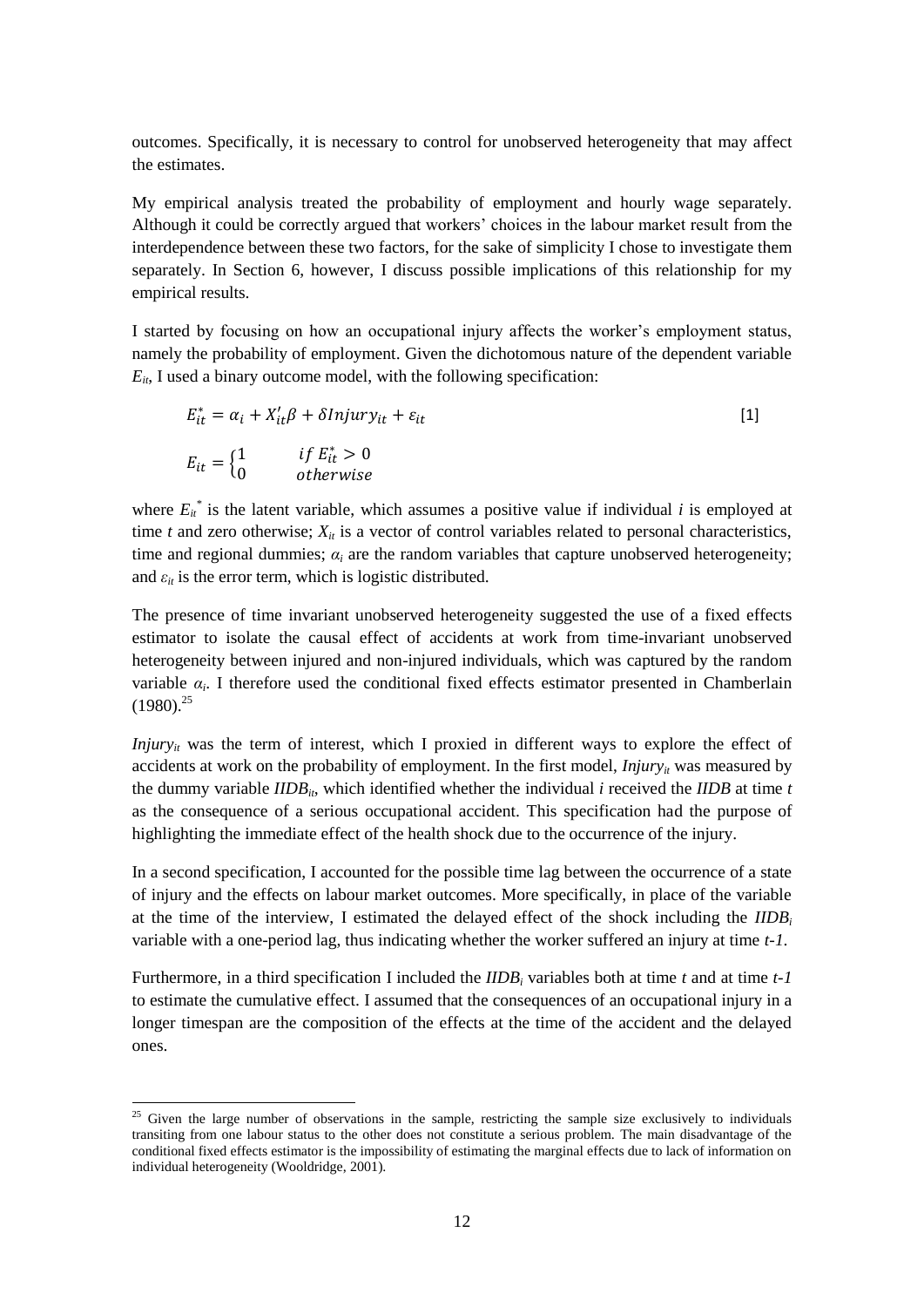workplace, and presence of trade unions. I also added dummy variables which identified the duration and the type of employment contract. Moreover, to eliminate the heterogeneous effects due to unobserved differences in regions within Great Britain and to time effects from the empirical analysis, I included a set of regional dummy variables and a set of time dummy variables.



**Fig.2: Differences in employment probabilities between injured and non-injured workers.**

Source: British Household Panel Survey - Wave 1 - 18 (1991-2008)



**Fig. 3: Differences in hourly wage between injured and non-injured workers.**

Source: British Household Panel Survey - Wave 1 - 18 (1991-2008)

I also included in the analysis a variable indicating whether the worker had recently changed jobs. The BHPS does not include any firm identifier; thus I identified a job change by exploiting differences in stylized jobs over a certain time span. Stylized jobs in my sample were identified by combining information about occupation, industry and number of employees at the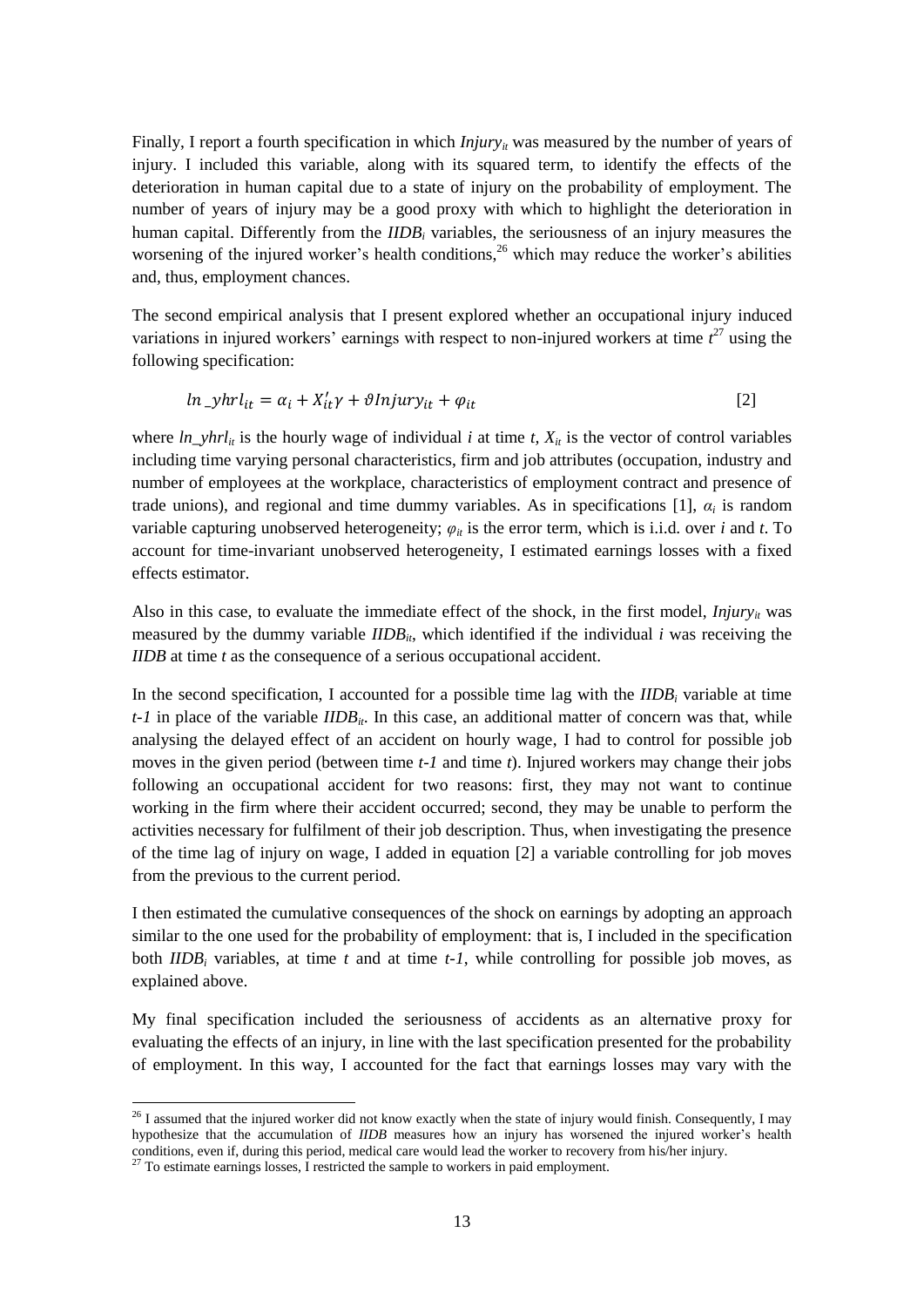workplace.<sup>24</sup> I thus constructed a dummy variable which assumed value 0 if the characteristics of the stylized job did not change from time *t-1* to time *t* and value 1 otherwise.

# **5. Empirical strategy**

Occupational accidents are critical events resulting both from a random component, which is almost unpredictable and difficult to eradicate, and by the endogenously determined individual behaviours of the employer and the employee. As a result, a serious potential bias in estimating the effect of occupational injuries on labour market outcomes may result from time-invariant unobserved heterogeneity.

The theoretical literature identifies several factors giving rise to heterogeneity. Differences in the propensity to suffer workplace accidents and in the ability to avoid occupational risks may induce workers to look for jobs according to their risk aversion. Risk-averse workers may look exclusively for low-risk jobs, while high-risk individuals may be more willing to trade risk for wage, choosing jobs that induce them to assume dangerous occupational risks in exchange for higher wages. According to Lanoie (1991), endogenous selection may also be induced by employers, if they choose to overprovide safety precautions to compensate for the workers' hidden actions in exerting precaution effort.

Endogenous selection in risk at work may thus lead to biased estimates of the determinants of the probability of accidents and of their economic consequences. Specifically, if occupational sorting were random, accidents at work would be less rare, especially among low-risk individuals.

Evaluating the direction of bias introduced by the presence of heterogeneity is made difficult by two opposing effects. Unobserved heterogeneity may lead to underestimation of the effect of serious accidents on labour-market outcomes because low-risk individuals, who have higher probabilities of receiving *IIDB* without any job sorting, may also be those who experience the highest economic costs. This hypothesis is based on the assumption that individuals who are more risk-averse due to characteristics such as health conditions or abilities to adapt to occupational risks may be prone to slower recovery after a serious occupational accident. Conversely, the effects of a serious accident at work on labour outcomes would be overestimated if the most serious consequences were generally suffered by high-risk individuals. This assumption is plausible if accidents at work affect more, and with more serious consequences, workers in high-risk jobs and with low precaution efforts. This means that lowrisk individuals may be less affected by earnings losses because of the precautionary effort that they make to avoid serious occupational accidents. In addition, the presence of wage compensation mechanisms may contribute to overestimation of the effect of a serious accident. High-risk workers, who are more willing to accept contracts with wage compensation mechanisms, may experience larger earnings losses because they are unable to trade wage for risk. In light of these considerations, particular care must be taken in choosing the appropriate estimation strategy for evaluation of the impact of accidents at work on labour-market

**<sup>.</sup>**  $24$  My hypothesis was that differences in occupation, industry and number of employees implied that the worker had changed his/her job with respect to the previous period. The disadvantage of this empirical strategy was the impossibility of capturing job moves that occurred within occupations, industries and number of employees.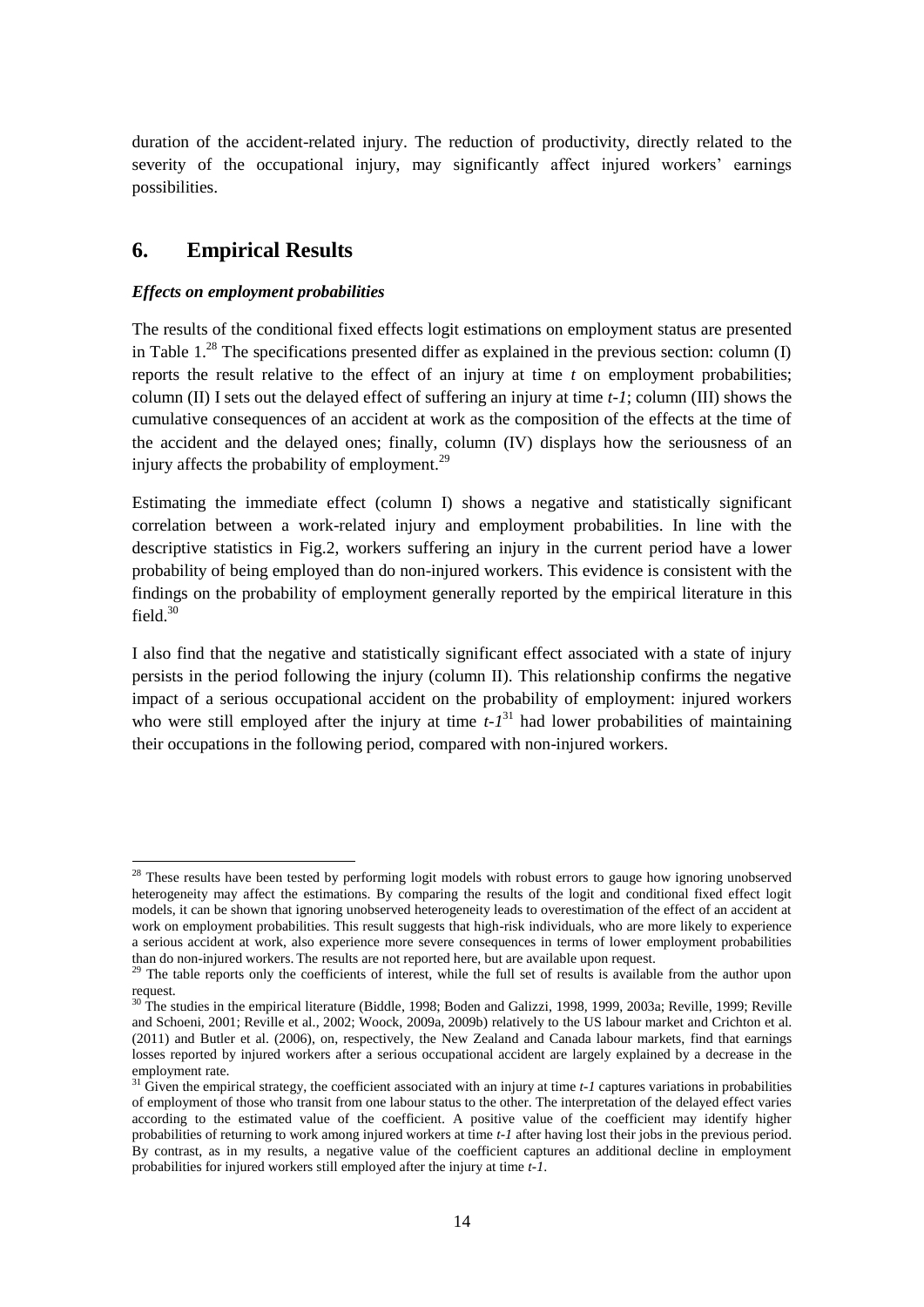outcomes. Specifically, it is necessary to control for unobserved heterogeneity that may affect the estimates.

My empirical analysis treated the probability of employment and hourly wage separately. Although it could be correctly argued that workers' choices in the labour market result from the interdependence between these two factors, for the sake of simplicity I chose to investigate them separately. In Section 6, however, I discuss possible implications of this relationship for my empirical results.

I started by focusing on how an occupational injury affects the worker's employment status, namely the probability of employment. Given the dichotomous nature of the dependent variable  $E_{it}$ , I used a binary outcome model, with the following specification:

$$
E_{it}^{*} = \alpha_i + X_{it}'\beta + \delta Injury_{it} + \varepsilon_{it}
$$
  
\n
$$
E_{it} = \begin{cases} 1 & if \ E_{it}^{*} > 0 \\ 0 & otherwise \end{cases}
$$
 [1]

where  $E_{it}^{*}$  is the latent variable, which assumes a positive value if individual *i* is employed at time  $t$  and zero otherwise;  $X_{it}$  is a vector of control variables related to personal characteristics, time and regional dummies;  $\alpha_i$  are the random variables that capture unobserved heterogeneity; and  $\varepsilon_{it}$  is the error term, which is logistic distributed.

The presence of time invariant unobserved heterogeneity suggested the use of a fixed effects estimator to isolate the causal effect of accidents at work from time-invariant unobserved heterogeneity between injured and non-injured individuals, which was captured by the random variable *α<sup>i</sup>* . I therefore used the conditional fixed effects estimator presented in Chamberlain  $(1980)^{25}$ 

*Injury<sub>it</sub>* was the term of interest, which I proxied in different ways to explore the effect of accidents at work on the probability of employment. In the first model,  $Injury_{it}$  was measured by the dummy variable  $IIDB_{it}$ , which identified whether the individual *i* received the  $IIDB$  at time  $t$ as the consequence of a serious occupational accident. This specification had the purpose of highlighting the immediate effect of the health shock due to the occurrence of the injury.

In a second specification, I accounted for the possible time lag between the occurrence of a state of injury and the effects on labour market outcomes. More specifically, in place of the variable at the time of the interview, I estimated the delayed effect of the shock including the *IIDB<sup>i</sup>* variable with a one-period lag, thus indicating whether the worker suffered an injury at time *t-1*.

Furthermore, in a third specification I included the *IIDB<sup>i</sup>* variables both at time *t* and at time *t-1* to estimate the cumulative effect. I assumed that the consequences of an occupational injury in a longer timespan are the composition of the effects at the time of the accident and the delayed ones.

1

 $25$  Given the large number of observations in the sample, restricting the sample size exclusively to individuals transiting from one labour status to the other does not constitute a serious problem. The main disadvantage of the conditional fixed effects estimator is the impossibility of estimating the marginal effects due to lack of information on individual heterogeneity (Wooldridge, 2001).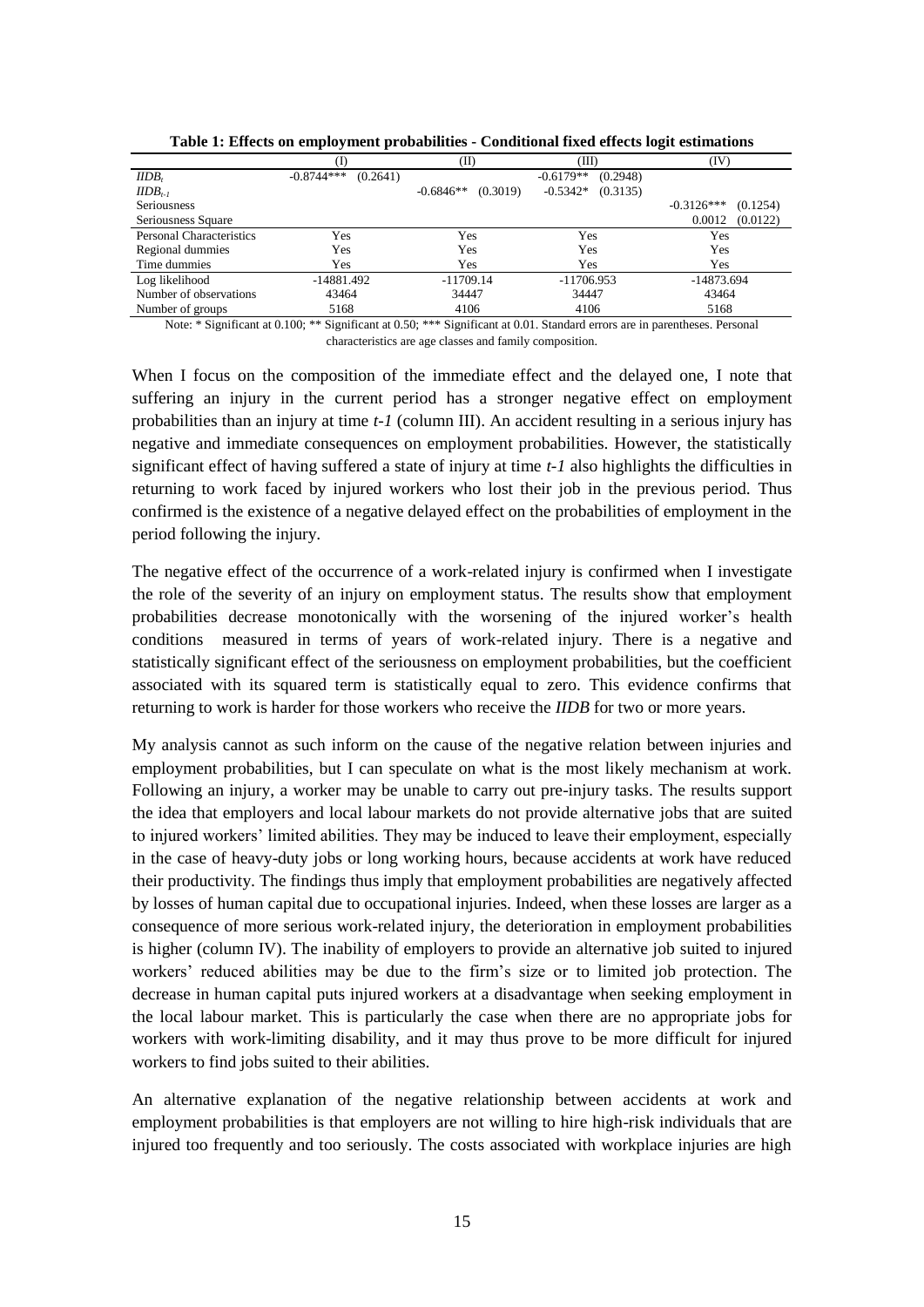Finally, I report a fourth specification in which *Injury<sub>it</sub>* was measured by the number of years of injury. I included this variable, along with its squared term, to identify the effects of the deterioration in human capital due to a state of injury on the probability of employment. The number of years of injury may be a good proxy with which to highlight the deterioration in human capital. Differently from the *IIDB<sup>i</sup>* variables, the seriousness of an injury measures the worsening of the injured worker's health conditions,<sup>26</sup> which may reduce the worker's abilities and, thus, employment chances.

The second empirical analysis that I present explored whether an occupational injury induced variations in injured workers' earnings with respect to non-injured workers at time  $t^{27}$  using the following specification:

$$
ln\_y hrl_{it} = \alpha_i + X'_{it}\gamma + \vartheta Injury_{it} + \varphi_{it}
$$
\n<sup>(2)</sup>

where  $ln\_y hrl<sub>it</sub>$  is the hourly wage of individual *i* at time *t*,  $X<sub>it</sub>$  is the vector of control variables including time varying personal characteristics, firm and job attributes (occupation, industry and number of employees at the workplace, characteristics of employment contract and presence of trade unions), and regional and time dummy variables. As in specifications [1],  $\alpha_i$  is random variable capturing unobserved heterogeneity;  $\varphi_{it}$  is the error term, which is i.i.d. over *i* and *t*. To account for time-invariant unobserved heterogeneity, I estimated earnings losses with a fixed effects estimator.

Also in this case, to evaluate the immediate effect of the shock, in the first model,  $Injury_{it}$  was measured by the dummy variable  $IIDB_{it}$ , which identified if the individual  $i$  was receiving the *IIDB* at time *t* as the consequence of a serious occupational accident.

In the second specification, I accounted for a possible time lag with the *IIDB<sup>i</sup>* variable at time *t-1* in place of the variable *IIDB<sub>it</sub>*. In this case, an additional matter of concern was that, while analysing the delayed effect of an accident on hourly wage, I had to control for possible job moves in the given period (between time *t-1* and time *t*). Injured workers may change their jobs following an occupational accident for two reasons: first, they may not want to continue working in the firm where their accident occurred; second, they may be unable to perform the activities necessary for fulfilment of their job description. Thus, when investigating the presence of the time lag of injury on wage, I added in equation [2] a variable controlling for job moves from the previous to the current period.

I then estimated the cumulative consequences of the shock on earnings by adopting an approach similar to the one used for the probability of employment: that is, I included in the specification both  $IIDB_i$  variables, at time  $t$  and at time  $t-1$ , while controlling for possible job moves, as explained above.

My final specification included the seriousness of accidents as an alternative proxy for evaluating the effects of an injury, in line with the last specification presented for the probability of employment. In this way, I accounted for the fact that earnings losses may vary with the

1

 $^{26}$  I assumed that the injured worker did not know exactly when the state of injury would finish. Consequently, I may hypothesize that the accumulation of *IIDB* measures how an injury has worsened the injured worker's health conditions, even if, during this period, medical care would lead the worker to recovery from his/her injury.

 $^{27}$  To estimate earnings losses, I restricted the sample to workers in paid employment.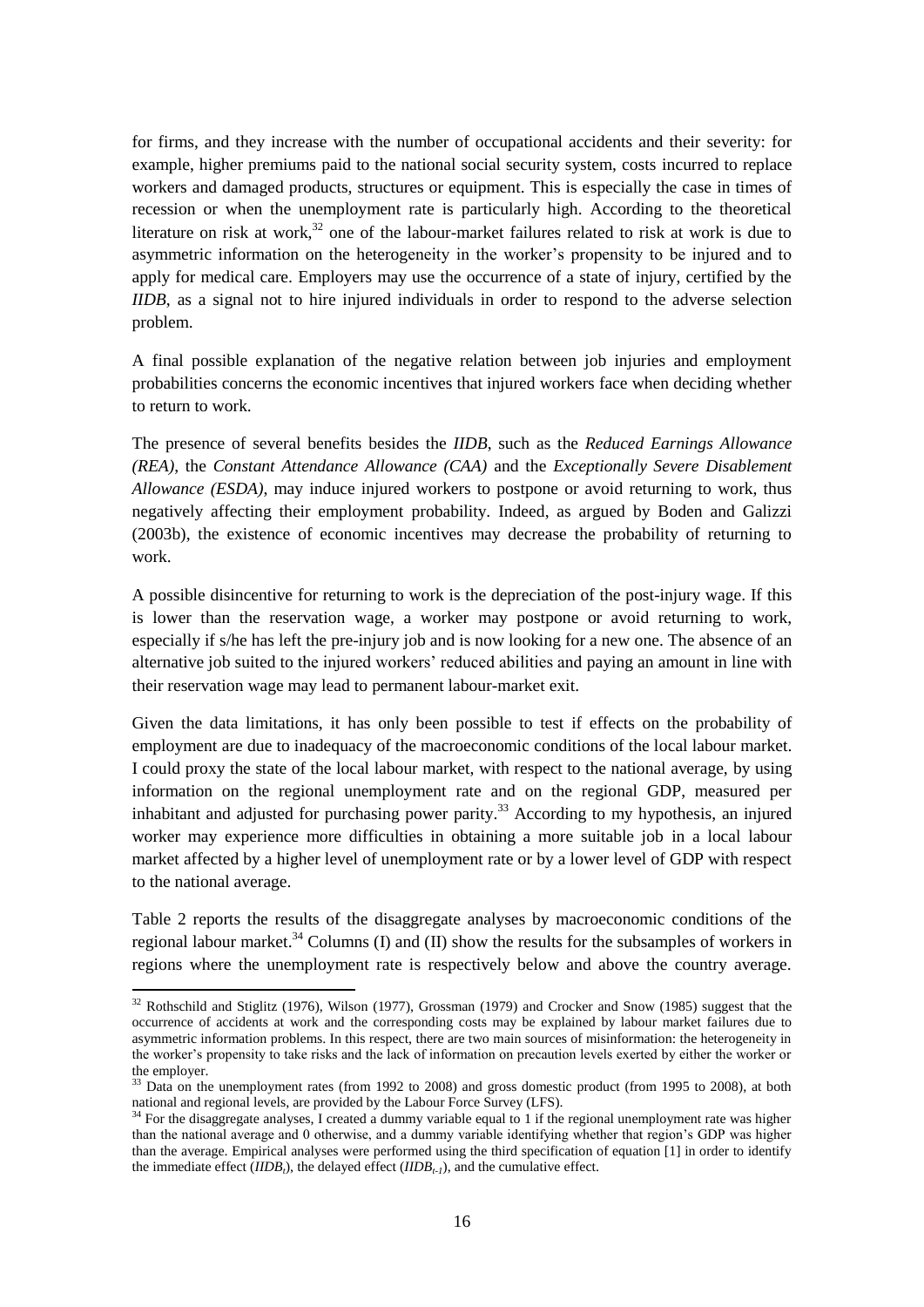duration of the accident-related injury. The reduction of productivity, directly related to the severity of the occupational injury, may significantly affect injured workers' earnings possibilities.

# **6. Empirical Results**

#### *Effects on employment probabilities*

The results of the conditional fixed effects logit estimations on employment status are presented in Table  $1.^{28}$  The specifications presented differ as explained in the previous section: column (I) reports the result relative to the effect of an injury at time *t* on employment probabilities; column (II) I sets out the delayed effect of suffering an injury at time *t-1*; column (III) shows the cumulative consequences of an accident at work as the composition of the effects at the time of the accident and the delayed ones; finally, column (IV) displays how the seriousness of an injury affects the probability of employment.<sup>29</sup>

Estimating the immediate effect (column I) shows a negative and statistically significant correlation between a work-related injury and employment probabilities. In line with the descriptive statistics in Fig.2, workers suffering an injury in the current period have a lower probability of being employed than do non-injured workers. This evidence is consistent with the findings on the probability of employment generally reported by the empirical literature in this field  $30$ 

I also find that the negative and statistically significant effect associated with a state of injury persists in the period following the injury (column II). This relationship confirms the negative impact of a serious occupational accident on the probability of employment: injured workers who were still employed after the injury at time  $t - l<sup>31</sup>$  had lower probabilities of maintaining their occupations in the following period, compared with non-injured workers.

**<sup>.</sup>**  $2<sup>8</sup>$  These results have been tested by performing logit models with robust errors to gauge how ignoring unobserved heterogeneity may affect the estimations. By comparing the results of the logit and conditional fixed effect logit models, it can be shown that ignoring unobserved heterogeneity leads to overestimation of the effect of an accident at work on employment probabilities. This result suggests that high-risk individuals, who are more likely to experience a serious accident at work, also experience more severe consequences in terms of lower employment probabilities than do non-injured workers. The results are not reported here, but are available upon request.

<sup>&</sup>lt;sup>29</sup> The table reports only the coefficients of interest, while the full set of results is available from the author upon request.

 $30$  The studies in the empirical literature (Biddle, 1998; Boden and Galizzi, 1998, 1999, 2003a; Reville, 1999; Reville and Schoeni, 2001; Reville et al., 2002; Woock, 2009a, 2009b) relatively to the US labour market and Crichton et al. (2011) and Butler et al. (2006), on, respectively, the New Zealand and Canada labour markets, find that earnings losses reported by injured workers after a serious occupational accident are largely explained by a decrease in the employment rate.

 $31$  Given the empirical strategy, the coefficient associated with an injury at time  $t$ -1 captures variations in probabilities of employment of those who transit from one labour status to the other. The interpretation of the delayed effect varies according to the estimated value of the coefficient. A positive value of the coefficient may identify higher probabilities of returning to work among injured workers at time *t-1* after having lost their jobs in the previous period. By contrast, as in my results, a negative value of the coefficient captures an additional decline in employment probabilities for injured workers still employed after the injury at time *t-1*.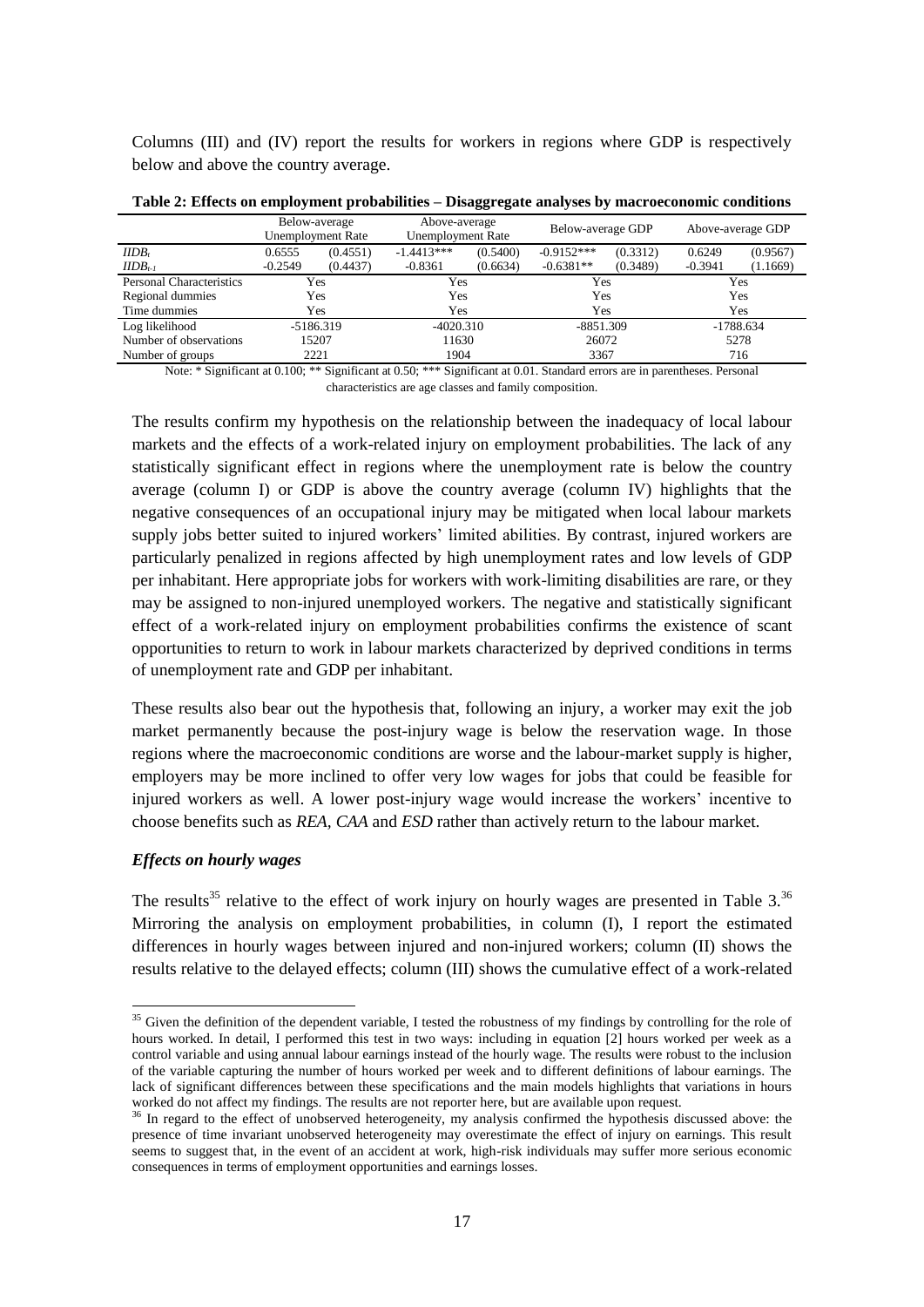|                                 |                          | (II)                    | (III)                   | (IV)                     |
|---------------------------------|--------------------------|-------------------------|-------------------------|--------------------------|
| $IIDB_t$                        | $-0.8744***$<br>(0.2641) |                         | $-0.6179**$<br>(0.2948) |                          |
| $IIDB_{t-1}$                    |                          | $-0.6846**$<br>(0.3019) | (0.3135)<br>$-0.5342*$  |                          |
| <b>Seriousness</b>              |                          |                         |                         | $-0.3126***$<br>(0.1254) |
| Seriousness Square              |                          |                         |                         | 0.0012<br>(0.0122)       |
| <b>Personal Characteristics</b> | Yes                      | Yes                     | Yes                     | Yes                      |
| Regional dummies                | Yes                      | Yes                     | Yes                     | Yes                      |
| Time dummies                    | Yes                      | Yes                     | Yes                     | Yes                      |
| Log likelihood                  | -14881.492               | $-11709.14$             | $-11706.953$            | -14873.694               |
| Number of observations          | 43464                    | 34447                   | 34447                   | 43464                    |
| Number of groups                | 5168                     | 4106                    | 4106                    | 5168                     |

**Table 1: Effects on employment probabilities - Conditional fixed effects logit estimations**

Note: \* Significant at 0.100; \*\* Significant at 0.50; \*\*\* Significant at 0.01. Standard errors are in parentheses. Personal characteristics are age classes and family composition.

When I focus on the composition of the immediate effect and the delayed one, I note that suffering an injury in the current period has a stronger negative effect on employment probabilities than an injury at time *t-1* (column III). An accident resulting in a serious injury has negative and immediate consequences on employment probabilities. However, the statistically significant effect of having suffered a state of injury at time *t-1* also highlights the difficulties in returning to work faced by injured workers who lost their job in the previous period. Thus confirmed is the existence of a negative delayed effect on the probabilities of employment in the period following the injury.

The negative effect of the occurrence of a work-related injury is confirmed when I investigate the role of the severity of an injury on employment status. The results show that employment probabilities decrease monotonically with the worsening of the injured worker's health conditions measured in terms of years of work-related injury. There is a negative and statistically significant effect of the seriousness on employment probabilities, but the coefficient associated with its squared term is statistically equal to zero. This evidence confirms that returning to work is harder for those workers who receive the *IIDB* for two or more years.

My analysis cannot as such inform on the cause of the negative relation between injuries and employment probabilities, but I can speculate on what is the most likely mechanism at work. Following an injury, a worker may be unable to carry out pre-injury tasks. The results support the idea that employers and local labour markets do not provide alternative jobs that are suited to injured workers' limited abilities. They may be induced to leave their employment, especially in the case of heavy-duty jobs or long working hours, because accidents at work have reduced their productivity. The findings thus imply that employment probabilities are negatively affected by losses of human capital due to occupational injuries. Indeed, when these losses are larger as a consequence of more serious work-related injury, the deterioration in employment probabilities is higher (column IV). The inability of employers to provide an alternative job suited to injured workers' reduced abilities may be due to the firm's size or to limited job protection. The decrease in human capital puts injured workers at a disadvantage when seeking employment in the local labour market. This is particularly the case when there are no appropriate jobs for workers with work-limiting disability, and it may thus prove to be more difficult for injured workers to find jobs suited to their abilities.

An alternative explanation of the negative relationship between accidents at work and employment probabilities is that employers are not willing to hire high-risk individuals that are injured too frequently and too seriously. The costs associated with workplace injuries are high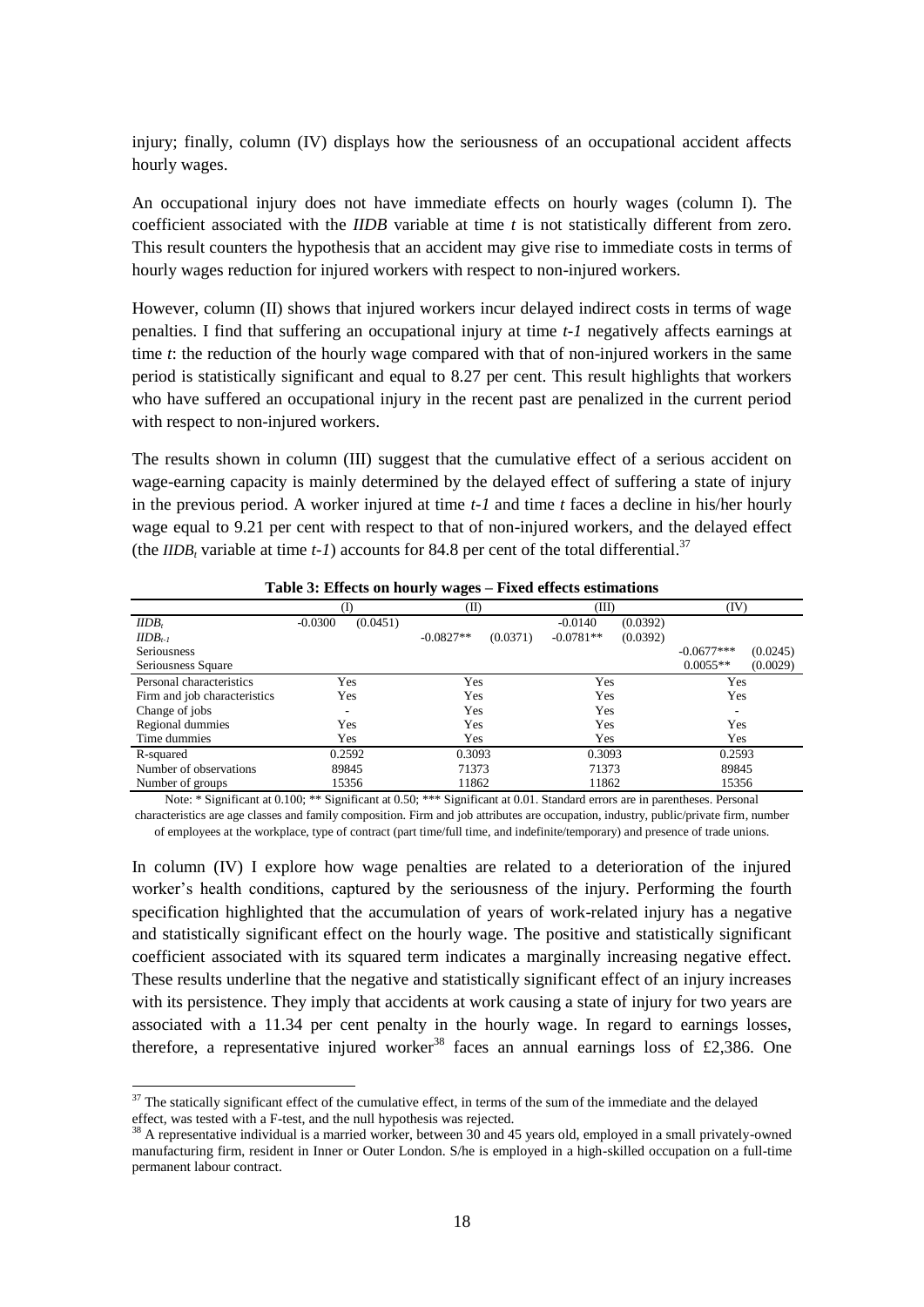for firms, and they increase with the number of occupational accidents and their severity: for example, higher premiums paid to the national social security system, costs incurred to replace workers and damaged products, structures or equipment. This is especially the case in times of recession or when the unemployment rate is particularly high. According to the theoretical literature on risk at work, $32$  one of the labour-market failures related to risk at work is due to asymmetric information on the heterogeneity in the worker's propensity to be injured and to apply for medical care. Employers may use the occurrence of a state of injury, certified by the *IIDB*, as a signal not to hire injured individuals in order to respond to the adverse selection problem.

A final possible explanation of the negative relation between job injuries and employment probabilities concerns the economic incentives that injured workers face when deciding whether to return to work.

The presence of several benefits besides the *IIDB*, such as the *Reduced Earnings Allowance (REA)*, the *Constant Attendance Allowance (CAA)* and the *Exceptionally Severe Disablement Allowance (ESDA)*, may induce injured workers to postpone or avoid returning to work, thus negatively affecting their employment probability. Indeed, as argued by Boden and Galizzi (2003b), the existence of economic incentives may decrease the probability of returning to work.

A possible disincentive for returning to work is the depreciation of the post-injury wage. If this is lower than the reservation wage, a worker may postpone or avoid returning to work, especially if s/he has left the pre-injury job and is now looking for a new one. The absence of an alternative job suited to the injured workers' reduced abilities and paying an amount in line with their reservation wage may lead to permanent labour-market exit.

Given the data limitations, it has only been possible to test if effects on the probability of employment are due to inadequacy of the macroeconomic conditions of the local labour market. I could proxy the state of the local labour market, with respect to the national average, by using information on the regional unemployment rate and on the regional GDP, measured per inhabitant and adjusted for purchasing power parity.<sup>33</sup> According to my hypothesis, an injured worker may experience more difficulties in obtaining a more suitable job in a local labour market affected by a higher level of unemployment rate or by a lower level of GDP with respect to the national average.

Table 2 reports the results of the disaggregate analyses by macroeconomic conditions of the regional labour market.<sup>34</sup> Columns (I) and (II) show the results for the subsamples of workers in regions where the unemployment rate is respectively below and above the country average.

**.** 

 $32$  Rothschild and Stiglitz (1976), Wilson (1977), Grossman (1979) and Crocker and Snow (1985) suggest that the occurrence of accidents at work and the corresponding costs may be explained by labour market failures due to asymmetric information problems. In this respect, there are two main sources of misinformation: the heterogeneity in the worker's propensity to take risks and the lack of information on precaution levels exerted by either the worker or the employer.

<sup>&</sup>lt;sup>33</sup> Data on the unemployment rates (from 1992 to 2008) and gross domestic product (from 1995 to 2008), at both national and regional levels, are provided by the Labour Force Survey (LFS).

 $34$  For the disaggregate analyses, I created a dummy variable equal to 1 if the regional unemployment rate was higher than the national average and 0 otherwise, and a dummy variable identifying whether that region's GDP was higher than the average. Empirical analyses were performed using the third specification of equation [1] in order to identify the immediate effect  $(IIDB_t)$ , the delayed effect  $(IIDB_{t-1})$ , and the cumulative effect.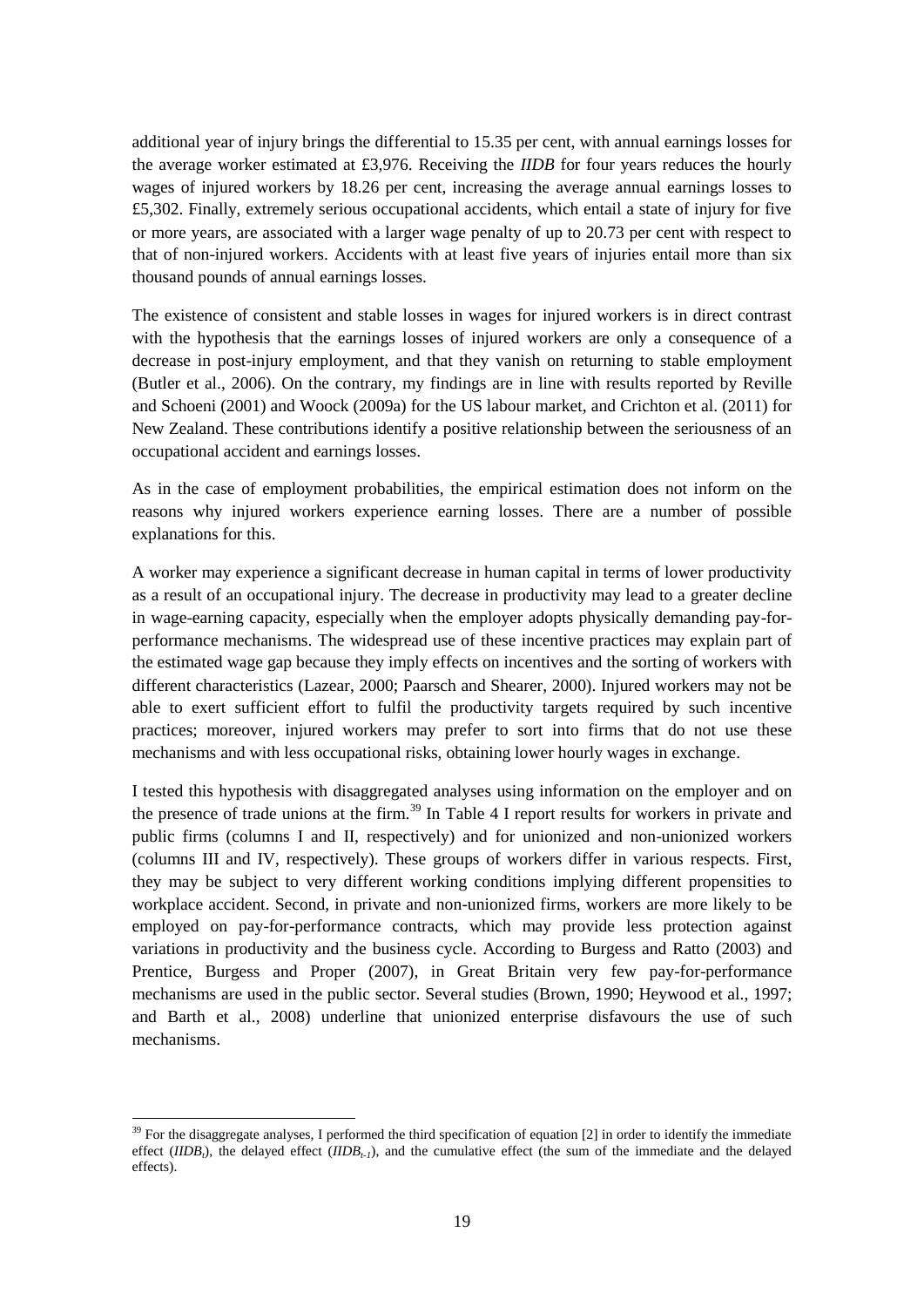Columns (III) and (IV) report the results for workers in regions where GDP is respectively below and above the country average.

|                                 |             | Below-average<br><b>Unemployment Rate</b> | Above-average<br>Unemployment Rate |          | Below-average GDP |          | Above-average GDP |          |
|---------------------------------|-------------|-------------------------------------------|------------------------------------|----------|-------------------|----------|-------------------|----------|
|                                 |             |                                           |                                    |          |                   |          |                   |          |
| $IIDB_t$                        | 0.6555      | (0.4551)                                  | $-1.4413***$                       | (0.5400) | $-0.9152***$      | (0.3312) | 0.6249            | (0.9567) |
| $IIDB_{t-1}$                    | $-0.2549$   | (0.4437)                                  | $-0.8361$                          | (0.6634) | $-0.6381**$       | (0.3489) | $-0.3941$         | (1.1669) |
| <b>Personal Characteristics</b> | Yes         |                                           | Yes                                |          | Yes               |          | Yes               |          |
| Regional dummies                |             | Yes<br>Yes                                |                                    |          | Yes               |          | Yes               |          |
| Time dummies                    |             | Yes                                       | Yes                                |          | Yes               |          | Yes               |          |
| Log likelihood                  | $-5186.319$ |                                           | $-4020.310$                        |          | $-8851.309$       |          | $-1788.634$       |          |
| Number of observations          | 15207       |                                           | 11630                              |          | 26072             |          | 5278              |          |
| Number of groups                |             | 2221                                      | 1904                               |          | 3367              |          | 716               |          |

**Table 2: Effects on employment probabilities – Disaggregate analyses by macroeconomic conditions**

Note: \* Significant at 0.100; \*\* Significant at 0.50; \*\*\* Significant at 0.01. Standard errors are in parentheses. Personal characteristics are age classes and family composition.

The results confirm my hypothesis on the relationship between the inadequacy of local labour markets and the effects of a work-related injury on employment probabilities. The lack of any statistically significant effect in regions where the unemployment rate is below the country average (column I) or GDP is above the country average (column IV) highlights that the negative consequences of an occupational injury may be mitigated when local labour markets supply jobs better suited to injured workers' limited abilities. By contrast, injured workers are particularly penalized in regions affected by high unemployment rates and low levels of GDP per inhabitant. Here appropriate jobs for workers with work-limiting disabilities are rare, or they may be assigned to non-injured unemployed workers. The negative and statistically significant effect of a work-related injury on employment probabilities confirms the existence of scant opportunities to return to work in labour markets characterized by deprived conditions in terms of unemployment rate and GDP per inhabitant.

These results also bear out the hypothesis that, following an injury, a worker may exit the job market permanently because the post-injury wage is below the reservation wage. In those regions where the macroeconomic conditions are worse and the labour-market supply is higher, employers may be more inclined to offer very low wages for jobs that could be feasible for injured workers as well. A lower post-injury wage would increase the workers' incentive to choose benefits such as *REA, CAA* and *ESD* rather than actively return to the labour market*.*

#### *Effects on hourly wages*

 $\overline{a}$ 

The results<sup>35</sup> relative to the effect of work injury on hourly wages are presented in Table 3.<sup>36</sup> Mirroring the analysis on employment probabilities, in column (I), I report the estimated differences in hourly wages between injured and non-injured workers; column (II) shows the results relative to the delayed effects; column (III) shows the cumulative effect of a work-related

 $35$  Given the definition of the dependent variable, I tested the robustness of my findings by controlling for the role of hours worked. In detail, I performed this test in two ways: including in equation [2] hours worked per week as a control variable and using annual labour earnings instead of the hourly wage. The results were robust to the inclusion of the variable capturing the number of hours worked per week and to different definitions of labour earnings. The lack of significant differences between these specifications and the main models highlights that variations in hours worked do not affect my findings. The results are not reporter here, but are available upon request.

<sup>&</sup>lt;sup>36</sup> In regard to the effect of unobserved heterogeneity, my analysis confirmed the hypothesis discussed above: the presence of time invariant unobserved heterogeneity may overestimate the effect of injury on earnings. This result seems to suggest that, in the event of an accident at work, high-risk individuals may suffer more serious economic consequences in terms of employment opportunities and earnings losses.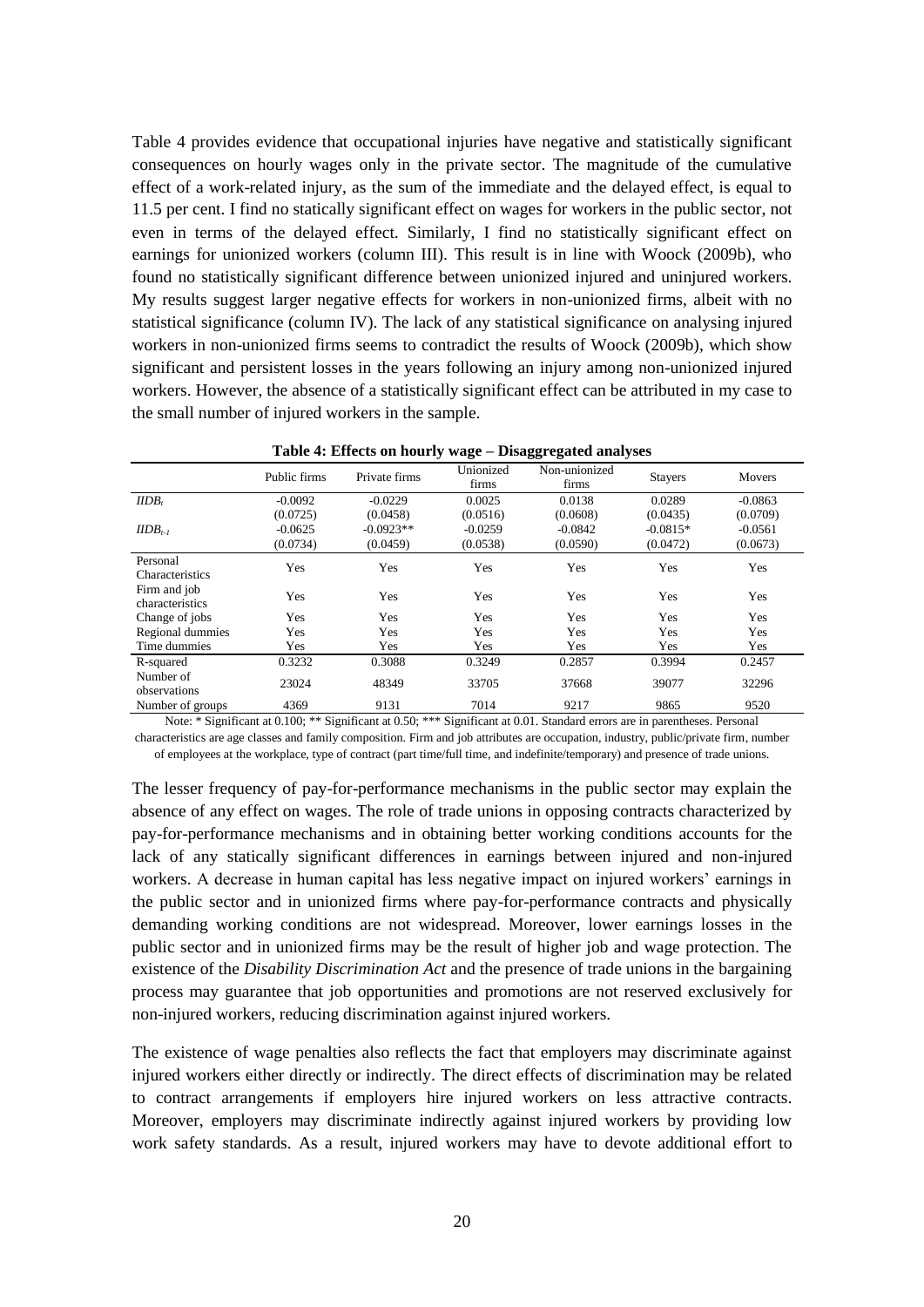injury; finally, column (IV) displays how the seriousness of an occupational accident affects hourly wages.

An occupational injury does not have immediate effects on hourly wages (column I). The coefficient associated with the *IIDB* variable at time *t* is not statistically different from zero. This result counters the hypothesis that an accident may give rise to immediate costs in terms of hourly wages reduction for injured workers with respect to non-injured workers.

However, column (II) shows that injured workers incur delayed indirect costs in terms of wage penalties. I find that suffering an occupational injury at time *t-1* negatively affects earnings at time *t*: the reduction of the hourly wage compared with that of non-injured workers in the same period is statistically significant and equal to 8.27 per cent. This result highlights that workers who have suffered an occupational injury in the recent past are penalized in the current period with respect to non-injured workers.

The results shown in column (III) suggest that the cumulative effect of a serious accident on wage-earning capacity is mainly determined by the delayed effect of suffering a state of injury in the previous period. A worker injured at time *t-1* and time *t* faces a decline in his/her hourly wage equal to 9.21 per cent with respect to that of non-injured workers, and the delayed effect (the *IIDB<sub>t</sub>* variable at time *t-1*) accounts for 84.8 per cent of the total differential.<sup>37</sup>

|                              |                       | ຼ                       |                         |                          |
|------------------------------|-----------------------|-------------------------|-------------------------|--------------------------|
|                              | T)                    | (II)                    | (III)                   | (IV)                     |
| $IIDB_t$                     | $-0.0300$<br>(0.0451) |                         | (0.0392)<br>$-0.0140$   |                          |
| $IIDB_{t-1}$                 |                       | $-0.0827**$<br>(0.0371) | $-0.0781**$<br>(0.0392) |                          |
| <b>Seriousness</b>           |                       |                         |                         | $-0.0677***$<br>(0.0245) |
| Seriousness Square           |                       |                         |                         | $0.0055**$<br>(0.0029)   |
| Personal characteristics     | Yes                   | Yes                     | Yes                     | Yes                      |
| Firm and job characteristics | Yes                   | Yes                     | Yes                     | Yes                      |
| Change of jobs               | ۰                     | Yes                     | Yes                     | ۰                        |
| Regional dummies             | Yes                   | Yes                     | Yes                     | Yes                      |
| Time dummies                 | Yes                   | Yes                     | Yes                     | Yes                      |
| R-squared                    | 0.2592                | 0.3093                  | 0.3093                  | 0.2593                   |
| Number of observations       | 89845                 | 71373                   | 71373                   | 89845                    |
| Number of groups             | 15356                 | 11862                   | 11862                   | 15356                    |

**Table 3: Effects on hourly wages – Fixed effects estimations**

Note: \* Significant at 0.100; \*\* Significant at 0.50; \*\*\* Significant at 0.01. Standard errors are in parentheses. Personal characteristics are age classes and family composition. Firm and job attributes are occupation, industry, public/private firm, number of employees at the workplace, type of contract (part time/full time, and indefinite/temporary) and presence of trade unions.

In column (IV) I explore how wage penalties are related to a deterioration of the injured worker's health conditions, captured by the seriousness of the injury. Performing the fourth specification highlighted that the accumulation of years of work-related injury has a negative and statistically significant effect on the hourly wage. The positive and statistically significant coefficient associated with its squared term indicates a marginally increasing negative effect. These results underline that the negative and statistically significant effect of an injury increases with its persistence. They imply that accidents at work causing a state of injury for two years are associated with a 11.34 per cent penalty in the hourly wage. In regard to earnings losses, therefore, a representative injured worker<sup>38</sup> faces an annual earnings loss of £2,386. One

 $\overline{a}$ 

 $37$  The statically significant effect of the cumulative effect, in terms of the sum of the immediate and the delayed effect, was tested with a F-test, and the null hypothesis was rejected.

 $38$  A representative individual is a married worker, between  $30$  and 45 years old, employed in a small privately-owned manufacturing firm, resident in Inner or Outer London. S/he is employed in a high-skilled occupation on a full-time permanent labour contract.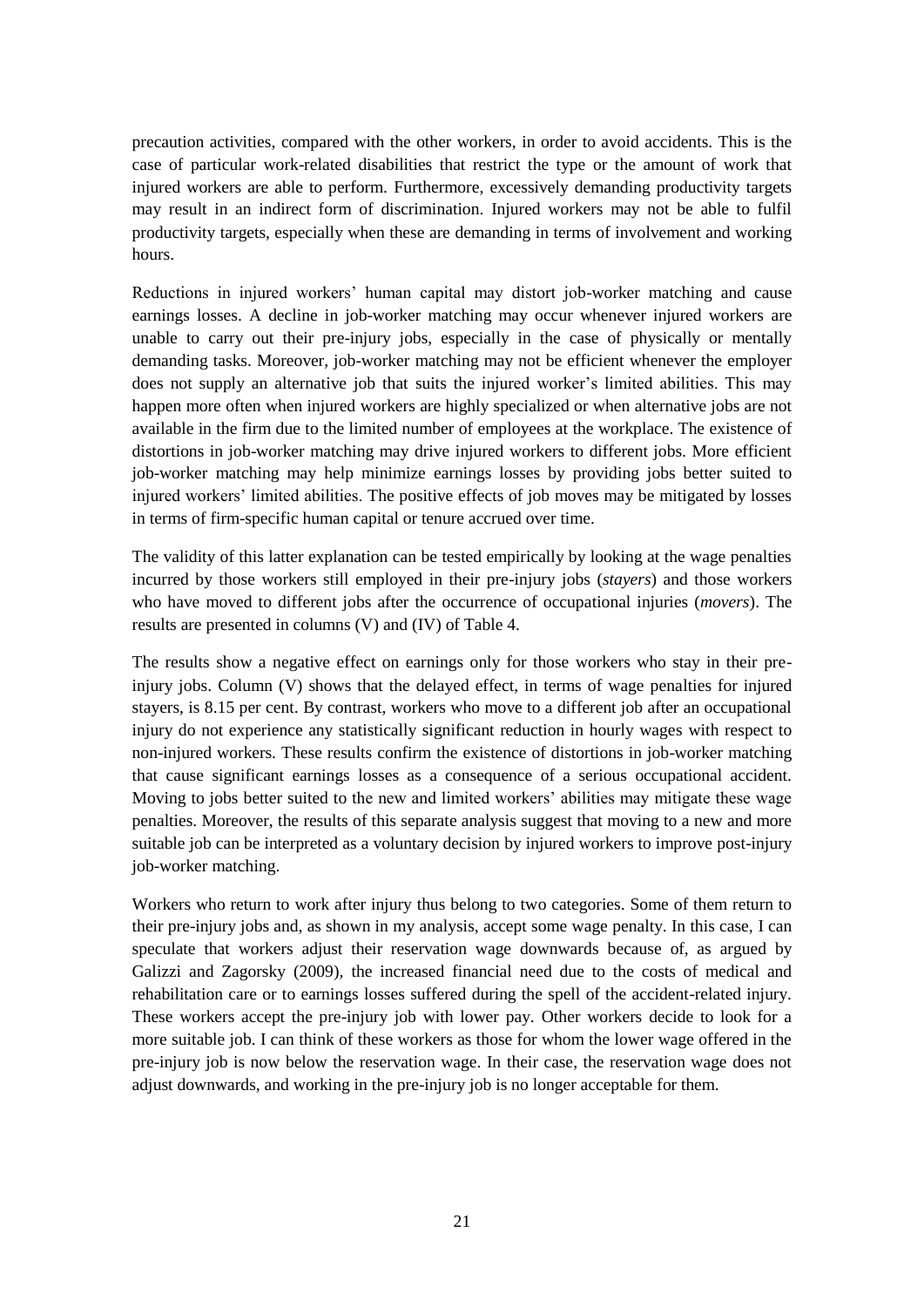additional year of injury brings the differential to 15.35 per cent, with annual earnings losses for the average worker estimated at £3,976. Receiving the *IIDB* for four years reduces the hourly wages of injured workers by 18.26 per cent, increasing the average annual earnings losses to £5,302. Finally, extremely serious occupational accidents, which entail a state of injury for five or more years, are associated with a larger wage penalty of up to 20.73 per cent with respect to that of non-injured workers. Accidents with at least five years of injuries entail more than six thousand pounds of annual earnings losses.

The existence of consistent and stable losses in wages for injured workers is in direct contrast with the hypothesis that the earnings losses of injured workers are only a consequence of a decrease in post-injury employment, and that they vanish on returning to stable employment (Butler et al., 2006). On the contrary, my findings are in line with results reported by Reville and Schoeni (2001) and Woock (2009a) for the US labour market, and Crichton et al. (2011) for New Zealand. These contributions identify a positive relationship between the seriousness of an occupational accident and earnings losses.

As in the case of employment probabilities, the empirical estimation does not inform on the reasons why injured workers experience earning losses. There are a number of possible explanations for this.

A worker may experience a significant decrease in human capital in terms of lower productivity as a result of an occupational injury. The decrease in productivity may lead to a greater decline in wage-earning capacity, especially when the employer adopts physically demanding pay-forperformance mechanisms. The widespread use of these incentive practices may explain part of the estimated wage gap because they imply effects on incentives and the sorting of workers with different characteristics (Lazear, 2000; Paarsch and Shearer, 2000). Injured workers may not be able to exert sufficient effort to fulfil the productivity targets required by such incentive practices; moreover, injured workers may prefer to sort into firms that do not use these mechanisms and with less occupational risks, obtaining lower hourly wages in exchange.

I tested this hypothesis with disaggregated analyses using information on the employer and on the presence of trade unions at the firm.<sup>39</sup> In Table 4 I report results for workers in private and public firms (columns I and II, respectively) and for unionized and non-unionized workers (columns III and IV, respectively). These groups of workers differ in various respects. First, they may be subject to very different working conditions implying different propensities to workplace accident. Second, in private and non-unionized firms, workers are more likely to be employed on pay-for-performance contracts, which may provide less protection against variations in productivity and the business cycle. According to Burgess and Ratto (2003) and Prentice, Burgess and Proper (2007), in Great Britain very few pay-for-performance mechanisms are used in the public sector. Several studies (Brown, 1990; Heywood et al., 1997; and Barth et al., 2008) underline that unionized enterprise disfavours the use of such mechanisms.

**.** 

 $39$  For the disaggregate analyses, I performed the third specification of equation [2] in order to identify the immediate effect ( $IIDB<sub>t</sub>$ ), the delayed effect ( $IIDB<sub>t-1</sub>$ ), and the cumulative effect (the sum of the immediate and the delayed effects).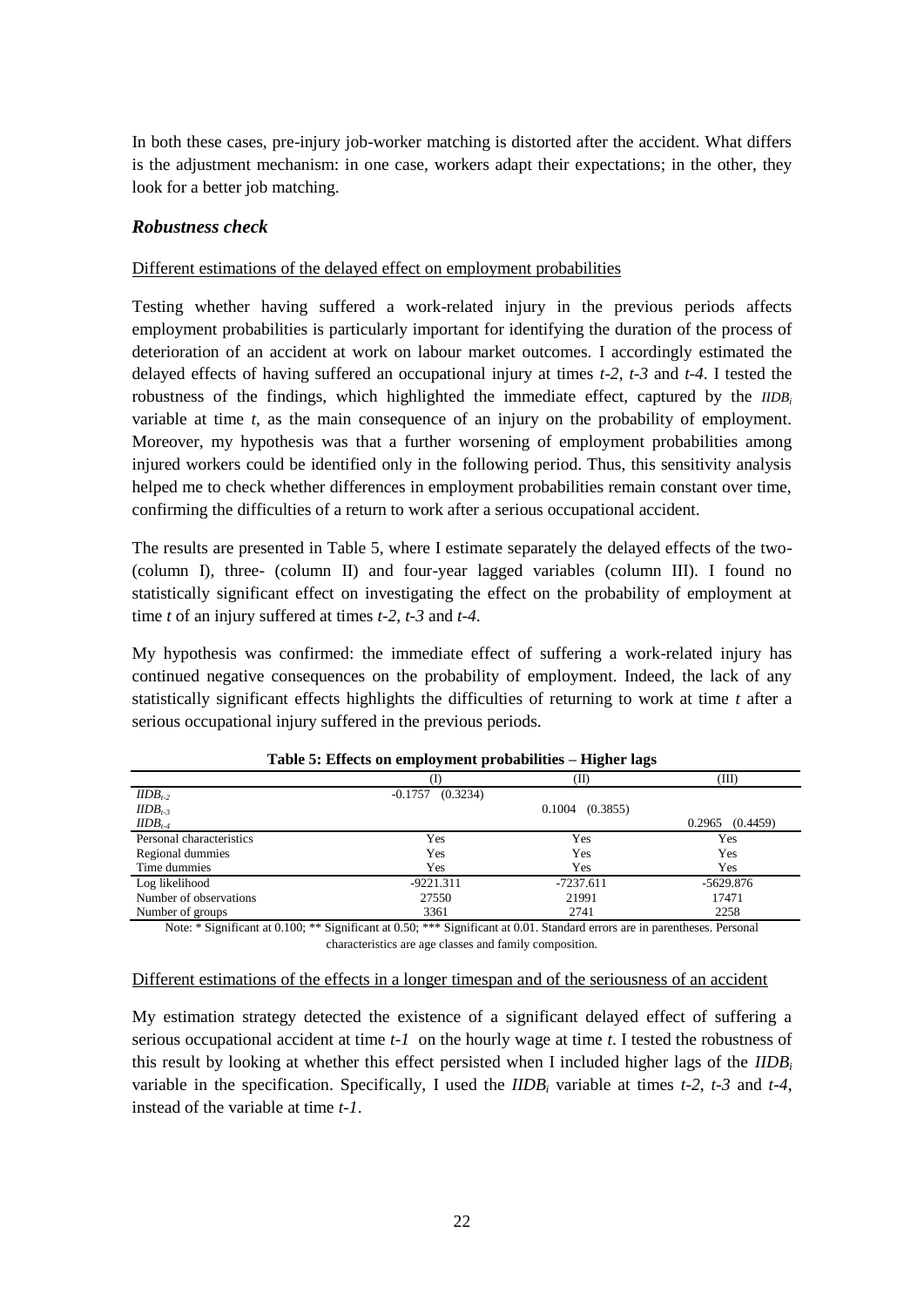Table 4 provides evidence that occupational injuries have negative and statistically significant consequences on hourly wages only in the private sector. The magnitude of the cumulative effect of a work-related injury, as the sum of the immediate and the delayed effect, is equal to 11.5 per cent. I find no statically significant effect on wages for workers in the public sector, not even in terms of the delayed effect. Similarly, I find no statistically significant effect on earnings for unionized workers (column III). This result is in line with Woock (2009b), who found no statistically significant difference between unionized injured and uninjured workers. My results suggest larger negative effects for workers in non-unionized firms, albeit with no statistical significance (column IV). The lack of any statistical significance on analysing injured workers in non-unionized firms seems to contradict the results of Woock (2009b), which show significant and persistent losses in the years following an injury among non-unionized injured workers. However, the absence of a statistically significant effect can be attributed in my case to the small number of injured workers in the sample.

| Table 4: Effects on hourly wage – Disaggregated analyses |              |               |                    |                        |                |           |  |  |
|----------------------------------------------------------|--------------|---------------|--------------------|------------------------|----------------|-----------|--|--|
|                                                          | Public firms | Private firms | Unionized<br>firms | Non-unionized<br>firms | <b>Stayers</b> | Movers    |  |  |
| $IIDB_t$                                                 | $-0.0092$    | $-0.0229$     | 0.0025             | 0.0138                 | 0.0289         | $-0.0863$ |  |  |
|                                                          | (0.0725)     | (0.0458)      | (0.0516)           | (0.0608)               | (0.0435)       | (0.0709)  |  |  |
| $IIDB_{t-1}$                                             | $-0.0625$    | $-0.0923**$   | $-0.0259$          | $-0.0842$              | $-0.0815*$     | $-0.0561$ |  |  |
|                                                          | (0.0734)     | (0.0459)      | (0.0538)           | (0.0590)               | (0.0472)       | (0.0673)  |  |  |
| Personal<br>Characteristics                              | Yes          | Yes           | Yes                | Yes                    | Yes            | Yes       |  |  |
| Firm and job<br>characteristics                          | Yes          | Yes           | Yes                | Yes                    | Yes            | Yes       |  |  |
| Change of jobs                                           | Yes          | Yes           | Yes                | Yes                    | Yes            | Yes       |  |  |
| Regional dummies                                         | Yes          | Yes           | Yes                | Yes                    | Yes            | Yes       |  |  |
| Time dummies                                             | Yes          | Yes           | Yes                | Yes                    | Yes            | Yes       |  |  |
| R-squared                                                | 0.3232       | 0.3088        | 0.3249             | 0.2857                 | 0.3994         | 0.2457    |  |  |
| Number of<br>observations                                | 23024        | 48349         | 33705              | 37668                  | 39077          | 32296     |  |  |
| Number of groups                                         | 4369         | 9131          | 7014               | 9217                   | 9865           | 9520      |  |  |

| Table 4: Effects on hourly wage - Disaggregated analyses |  |  |
|----------------------------------------------------------|--|--|
|----------------------------------------------------------|--|--|

Note: \* Significant at 0.100; \*\* Significant at 0.50; \*\*\* Significant at 0.01. Standard errors are in parentheses. Personal characteristics are age classes and family composition. Firm and job attributes are occupation, industry, public/private firm, number of employees at the workplace, type of contract (part time/full time, and indefinite/temporary) and presence of trade unions.

The lesser frequency of pay-for-performance mechanisms in the public sector may explain the absence of any effect on wages. The role of trade unions in opposing contracts characterized by pay-for-performance mechanisms and in obtaining better working conditions accounts for the lack of any statically significant differences in earnings between injured and non-injured workers. A decrease in human capital has less negative impact on injured workers' earnings in the public sector and in unionized firms where pay-for-performance contracts and physically demanding working conditions are not widespread. Moreover, lower earnings losses in the public sector and in unionized firms may be the result of higher job and wage protection. The existence of the *Disability Discrimination Act* and the presence of trade unions in the bargaining process may guarantee that job opportunities and promotions are not reserved exclusively for non-injured workers, reducing discrimination against injured workers.

The existence of wage penalties also reflects the fact that employers may discriminate against injured workers either directly or indirectly. The direct effects of discrimination may be related to contract arrangements if employers hire injured workers on less attractive contracts. Moreover, employers may discriminate indirectly against injured workers by providing low work safety standards. As a result, injured workers may have to devote additional effort to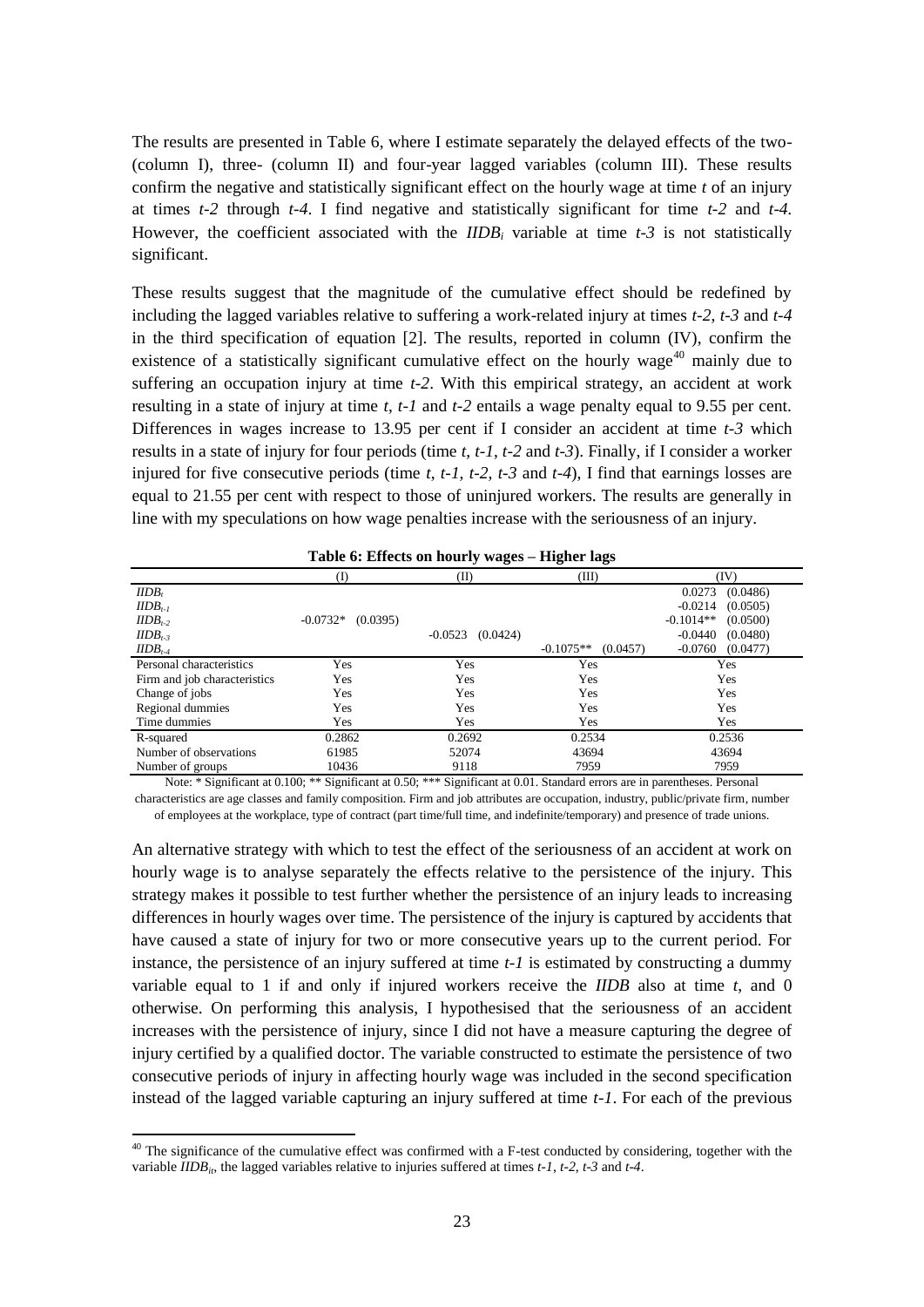precaution activities, compared with the other workers, in order to avoid accidents. This is the case of particular work-related disabilities that restrict the type or the amount of work that injured workers are able to perform. Furthermore, excessively demanding productivity targets may result in an indirect form of discrimination. Injured workers may not be able to fulfil productivity targets, especially when these are demanding in terms of involvement and working hours.

Reductions in injured workers' human capital may distort job-worker matching and cause earnings losses. A decline in job-worker matching may occur whenever injured workers are unable to carry out their pre-injury jobs, especially in the case of physically or mentally demanding tasks. Moreover, job-worker matching may not be efficient whenever the employer does not supply an alternative job that suits the injured worker's limited abilities. This may happen more often when injured workers are highly specialized or when alternative jobs are not available in the firm due to the limited number of employees at the workplace. The existence of distortions in job-worker matching may drive injured workers to different jobs. More efficient job-worker matching may help minimize earnings losses by providing jobs better suited to injured workers' limited abilities. The positive effects of job moves may be mitigated by losses in terms of firm-specific human capital or tenure accrued over time.

The validity of this latter explanation can be tested empirically by looking at the wage penalties incurred by those workers still employed in their pre-injury jobs (*stayers*) and those workers who have moved to different jobs after the occurrence of occupational injuries (*movers*). The results are presented in columns (V) and (IV) of Table 4.

The results show a negative effect on earnings only for those workers who stay in their preinjury jobs. Column (V) shows that the delayed effect, in terms of wage penalties for injured stayers, is 8.15 per cent. By contrast, workers who move to a different job after an occupational injury do not experience any statistically significant reduction in hourly wages with respect to non-injured workers. These results confirm the existence of distortions in job-worker matching that cause significant earnings losses as a consequence of a serious occupational accident. Moving to jobs better suited to the new and limited workers' abilities may mitigate these wage penalties. Moreover, the results of this separate analysis suggest that moving to a new and more suitable job can be interpreted as a voluntary decision by injured workers to improve post-injury job-worker matching.

Workers who return to work after injury thus belong to two categories. Some of them return to their pre-injury jobs and, as shown in my analysis, accept some wage penalty. In this case, I can speculate that workers adjust their reservation wage downwards because of, as argued by Galizzi and Zagorsky (2009), the increased financial need due to the costs of medical and rehabilitation care or to earnings losses suffered during the spell of the accident-related injury. These workers accept the pre-injury job with lower pay. Other workers decide to look for a more suitable job. I can think of these workers as those for whom the lower wage offered in the pre-injury job is now below the reservation wage. In their case, the reservation wage does not adjust downwards, and working in the pre-injury job is no longer acceptable for them.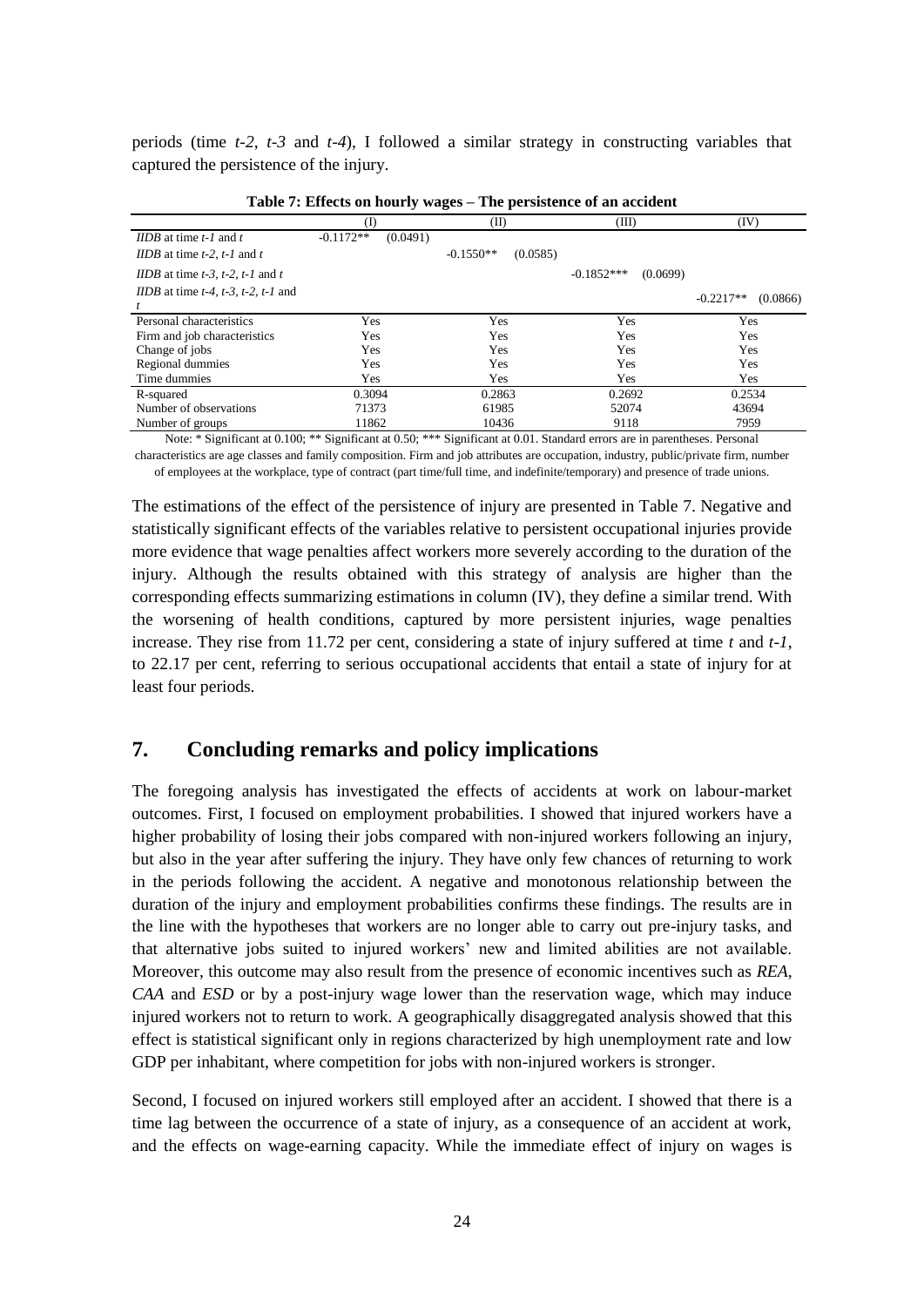In both these cases, pre-injury job-worker matching is distorted after the accident. What differs is the adjustment mechanism: in one case, workers adapt their expectations; in the other, they look for a better job matching.

#### *Robustness check*

#### Different estimations of the delayed effect on employment probabilities

Testing whether having suffered a work-related injury in the previous periods affects employment probabilities is particularly important for identifying the duration of the process of deterioration of an accident at work on labour market outcomes. I accordingly estimated the delayed effects of having suffered an occupational injury at times *t-2*, *t-3* and *t-4*. I tested the robustness of the findings, which highlighted the immediate effect, captured by the *IIDB<sup>i</sup>* variable at time *t*, as the main consequence of an injury on the probability of employment. Moreover, my hypothesis was that a further worsening of employment probabilities among injured workers could be identified only in the following period. Thus, this sensitivity analysis helped me to check whether differences in employment probabilities remain constant over time, confirming the difficulties of a return to work after a serious occupational accident.

The results are presented in Table 5, where I estimate separately the delayed effects of the two- (column I), three- (column II) and four-year lagged variables (column III). I found no statistically significant effect on investigating the effect on the probability of employment at time *t* of an injury suffered at times *t-2*, *t-3* and *t-4*.

My hypothesis was confirmed: the immediate effect of suffering a work-related injury has continued negative consequences on the probability of employment. Indeed, the lack of any statistically significant effects highlights the difficulties of returning to work at time *t* after a serious occupational injury suffered in the previous periods.

|                          |                                                                                                                          | (II)                | (III)              |
|--------------------------|--------------------------------------------------------------------------------------------------------------------------|---------------------|--------------------|
| $IIDB_{t-2}$             | $-0.1757$<br>(0.3234)                                                                                                    |                     |                    |
| $IIDB_{t-3}$             |                                                                                                                          | $0.1004$ $(0.3855)$ |                    |
| $IIDB_{t-4}$             |                                                                                                                          |                     | (0.4459)<br>0.2965 |
| Personal characteristics | Yes                                                                                                                      | Yes                 | Yes                |
| Regional dummies         | Yes                                                                                                                      | Yes                 | Yes                |
| Time dummies             | Yes                                                                                                                      | Yes                 | Yes                |
| Log likelihood           | $-9221.311$                                                                                                              | $-7237.611$         | $-5629.876$        |
| Number of observations   | 27550                                                                                                                    | 21991               | 17471              |
| Number of groups         | 3361                                                                                                                     | 2741                | 2258               |
|                          | Notes * Cigaificant at 0.100; ** Cigaificant at 0.50; *** Cigaificant at 0.01. Ctandard among are in narratheose. Demand |                     |                    |

| Table 5: Effects on employment probabilities - Higher lags |  |
|------------------------------------------------------------|--|
|------------------------------------------------------------|--|

Note: \* Significant at 0.100; \*\* Significant at 0.50; \*\*\* Significant at 0.01. Standard errors are in parentheses. Personal characteristics are age classes and family composition.

#### Different estimations of the effects in a longer timespan and of the seriousness of an accident

My estimation strategy detected the existence of a significant delayed effect of suffering a serious occupational accident at time *t-1* on the hourly wage at time *t*. I tested the robustness of this result by looking at whether this effect persisted when I included higher lags of the *IIDB<sup>i</sup>* variable in the specification. Specifically, I used the *IIDB<sup>i</sup>* variable at times *t-2*, *t-3* and *t-4*, instead of the variable at time *t-1*.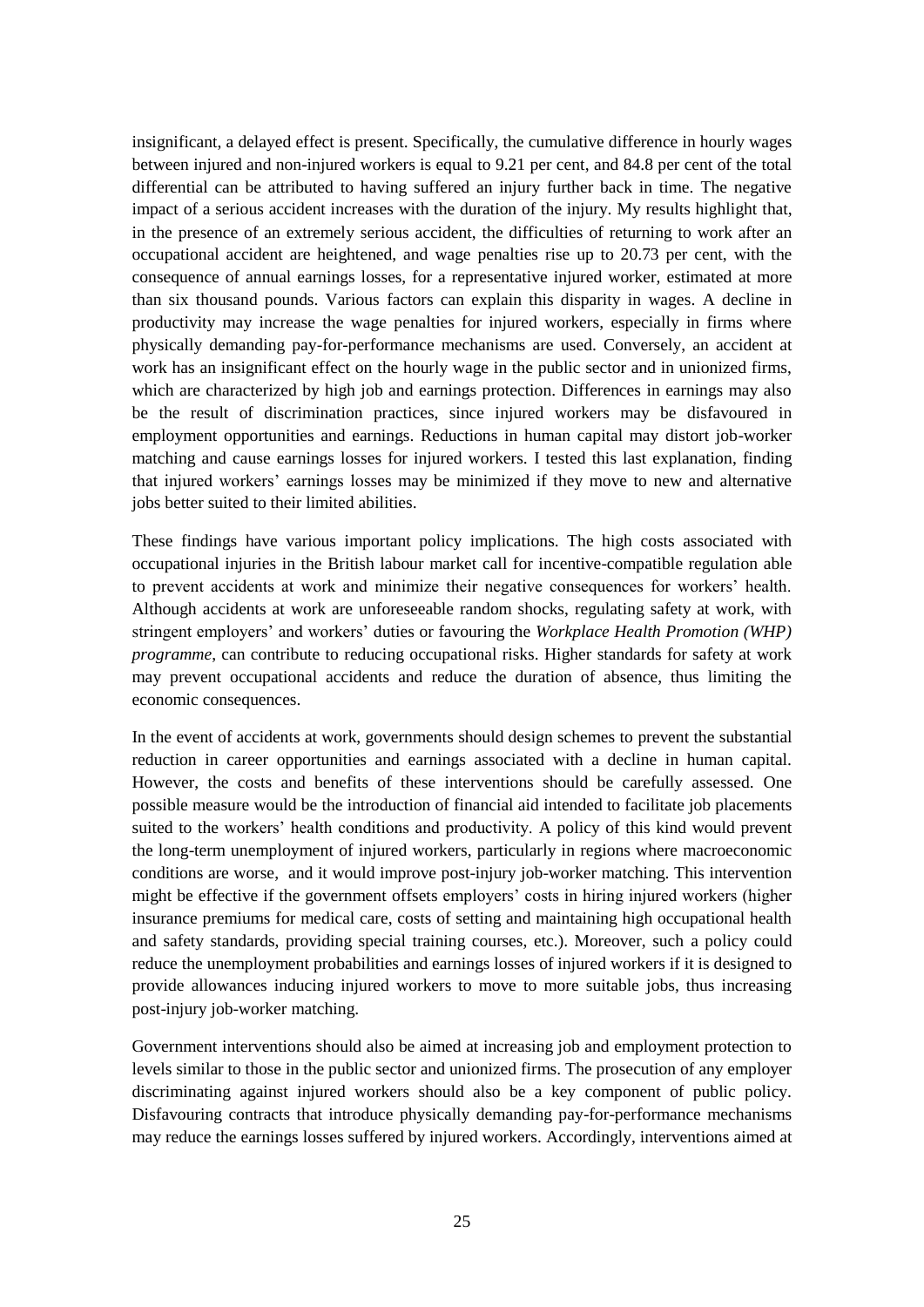The results are presented in Table 6, where I estimate separately the delayed effects of the two- (column I), three- (column II) and four-year lagged variables (column III). These results confirm the negative and statistically significant effect on the hourly wage at time *t* of an injury at times *t-2* through *t-4*. I find negative and statistically significant for time *t-2* and *t-4.* However, the coefficient associated with the *IIDB<sup>i</sup>* variable at time *t-3* is not statistically significant.

These results suggest that the magnitude of the cumulative effect should be redefined by including the lagged variables relative to suffering a work-related injury at times *t-2*, *t-3* and *t-4* in the third specification of equation [2]. The results, reported in column (IV), confirm the existence of a statistically significant cumulative effect on the hourly wage<sup>40</sup> mainly due to suffering an occupation injury at time *t-2*. With this empirical strategy, an accident at work resulting in a state of injury at time *t*, *t-1* and *t-2* entails a wage penalty equal to 9.55 per cent. Differences in wages increase to 13.95 per cent if I consider an accident at time *t-3* which results in a state of injury for four periods (time *t*, *t-1*, *t-2* and *t-3*). Finally, if I consider a worker injured for five consecutive periods (time *t*, *t-1*, *t-2*, *t-3* and *t-4*), I find that earnings losses are equal to 21.55 per cent with respect to those of uninjured workers. The results are generally in line with my speculations on how wage penalties increase with the seriousness of an injury.

| Table 6: Effects on hourly wages – Higher lags |                        |                       |                         |                         |  |  |  |
|------------------------------------------------|------------------------|-----------------------|-------------------------|-------------------------|--|--|--|
|                                                | D)                     | (II)                  | (III)                   | (IV)                    |  |  |  |
| $IIDB_t$                                       |                        |                       |                         | (0.0486)<br>0.0273      |  |  |  |
| $IIDB_{t-1}$                                   |                        |                       |                         | $-0.0214$<br>(0.0505)   |  |  |  |
| $IIDB_{t-2}$                                   | $-0.0732*$<br>(0.0395) |                       |                         | $-0.1014**$<br>(0.0500) |  |  |  |
| $IIDB_{t-3}$                                   |                        | $-0.0523$<br>(0.0424) |                         | $-0.0440$<br>(0.0480)   |  |  |  |
| $IIDB_{t-4}$                                   |                        |                       | $-0.1075**$<br>(0.0457) | $-0.0760$<br>(0.0477)   |  |  |  |
| Personal characteristics                       | Yes                    | Yes                   | Yes                     | Yes                     |  |  |  |
| Firm and job characteristics                   | Yes                    | Yes                   | Yes                     | Yes                     |  |  |  |
| Change of jobs                                 | Yes                    | Yes                   | Yes                     | Yes                     |  |  |  |
| Regional dummies                               | Yes                    | Yes                   | Yes                     | Yes                     |  |  |  |
| Time dummies                                   | Yes                    | Yes                   | Yes                     | Yes                     |  |  |  |
| R-squared                                      | 0.2862                 | 0.2692                | 0.2534                  | 0.2536                  |  |  |  |
| Number of observations                         | 61985                  | 52074                 | 43694                   | 43694                   |  |  |  |
| Number of groups                               | 10436                  | 9118                  | 7959                    | 7959                    |  |  |  |

| Table 6: Effects on hourly wages - Higher lags |  |  |  |  |  |  |
|------------------------------------------------|--|--|--|--|--|--|
|------------------------------------------------|--|--|--|--|--|--|

Note: \* Significant at 0.100; \*\* Significant at 0.50; \*\*\* Significant at 0.01. Standard errors are in parentheses. Personal characteristics are age classes and family composition. Firm and job attributes are occupation, industry, public/private firm, number of employees at the workplace, type of contract (part time/full time, and indefinite/temporary) and presence of trade unions.

An alternative strategy with which to test the effect of the seriousness of an accident at work on hourly wage is to analyse separately the effects relative to the persistence of the injury. This strategy makes it possible to test further whether the persistence of an injury leads to increasing differences in hourly wages over time. The persistence of the injury is captured by accidents that have caused a state of injury for two or more consecutive years up to the current period. For instance, the persistence of an injury suffered at time *t-1* is estimated by constructing a dummy variable equal to 1 if and only if injured workers receive the *IIDB* also at time *t*, and 0 otherwise. On performing this analysis, I hypothesised that the seriousness of an accident increases with the persistence of injury, since I did not have a measure capturing the degree of injury certified by a qualified doctor. The variable constructed to estimate the persistence of two consecutive periods of injury in affecting hourly wage was included in the second specification instead of the lagged variable capturing an injury suffered at time *t-1*. For each of the previous

 $\overline{a}$ 

 $40$  The significance of the cumulative effect was confirmed with a F-test conducted by considering, together with the variable *IIDB<sub>it</sub>*, the lagged variables relative to injuries suffered at times  $t-1$ ,  $t-2$ ,  $t-3$  and  $t-4$ .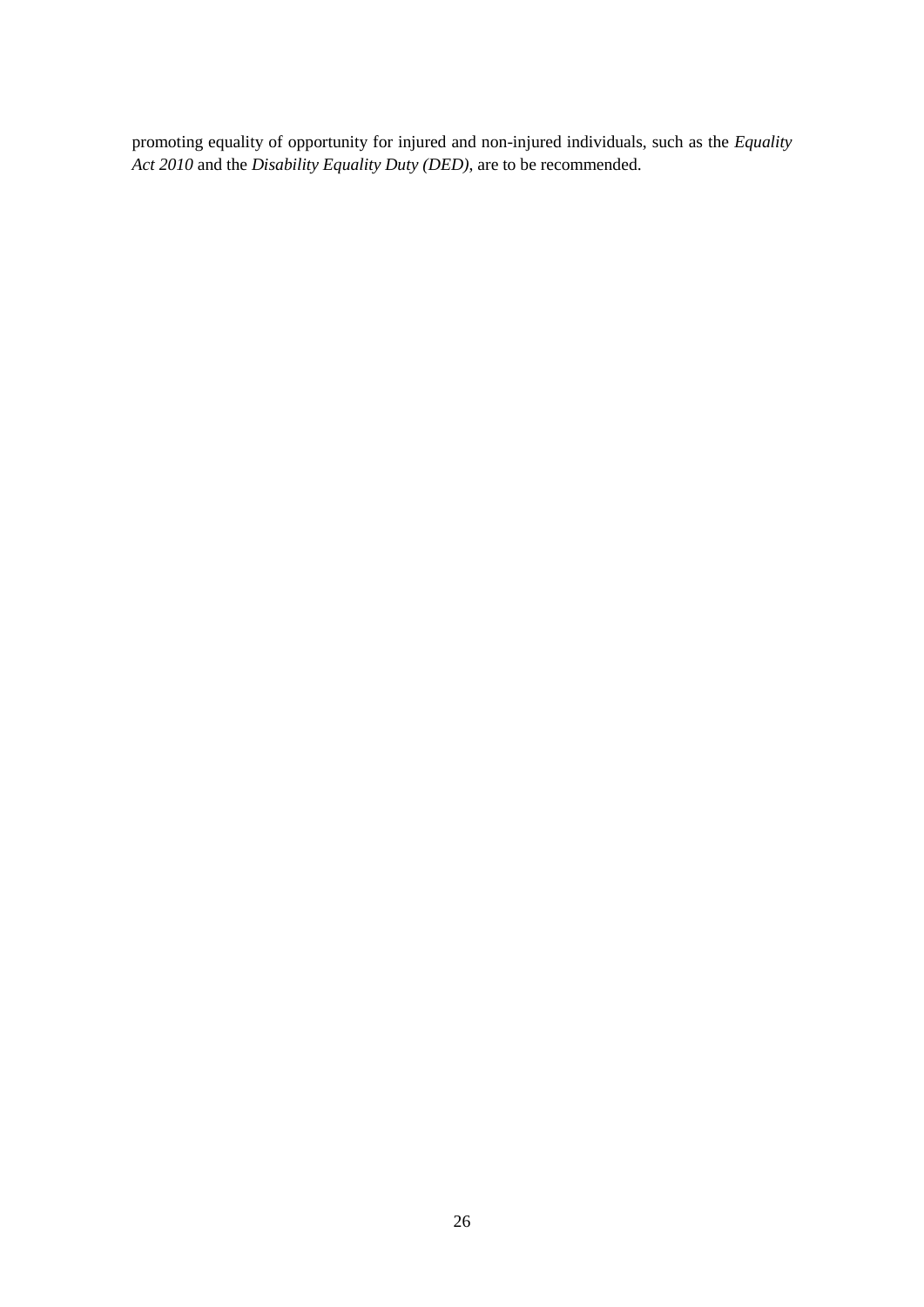periods (time *t-2*, *t-3* and *t-4*), I followed a similar strategy in constructing variables that captured the persistence of the injury.

|                                                       | $1.4010 \pm 1.2110000$ on nothing $1.4000$ |          |             |          | The persistence of an accreent |          |             |          |
|-------------------------------------------------------|--------------------------------------------|----------|-------------|----------|--------------------------------|----------|-------------|----------|
|                                                       | (I)                                        |          | (II)        |          | (III)                          |          | (IV)        |          |
| $HDB$ at time $t-1$ and $t$                           | $-0.1172**$                                | (0.0491) |             |          |                                |          |             |          |
| $IIDB$ at time $t-2$ , $t-1$ and $t$                  |                                            |          | $-0.1550**$ | (0.0585) |                                |          |             |          |
| <i>IIDB</i> at time $t-3$ , $t-2$ , $t-1$ and $t$     |                                            |          |             |          | $-0.1852***$                   | (0.0699) |             |          |
| <i>IIDB</i> at time $t-4$ , $t-3$ , $t-2$ , $t-1$ and |                                            |          |             |          |                                |          | $-0.2217**$ | (0.0866) |
|                                                       |                                            |          |             |          |                                |          |             |          |
| Personal characteristics                              | <b>Yes</b>                                 |          | Yes         |          | Yes                            |          | Yes         |          |
| Firm and job characteristics                          | Yes                                        |          | Yes         |          | Yes                            |          | Yes         |          |
| Change of jobs                                        | Yes                                        |          | Yes         |          | Yes                            |          | Yes         |          |
| Regional dummies                                      | Yes                                        |          | Yes         |          | Yes                            |          | Yes         |          |
| Time dummies                                          | Yes                                        |          | Yes         |          | Yes                            |          | Yes         |          |
| R-squared                                             | 0.3094                                     |          | 0.2863      |          | 0.2692                         |          | 0.2534      |          |
| Number of observations                                | 71373                                      |          | 61985       |          | 52074                          |          | 43694       |          |
| Number of groups                                      | 11862                                      |          | 10436       |          | 9118                           |          | 7959        |          |

**Table 7: Effects on hourly wages – The persistence of an accident** 

Note: \* Significant at 0.100; \*\* Significant at 0.50; \*\*\* Significant at 0.01. Standard errors are in parentheses. Personal characteristics are age classes and family composition. Firm and job attributes are occupation, industry, public/private firm, number of employees at the workplace, type of contract (part time/full time, and indefinite/temporary) and presence of trade unions.

The estimations of the effect of the persistence of injury are presented in Table 7. Negative and statistically significant effects of the variables relative to persistent occupational injuries provide more evidence that wage penalties affect workers more severely according to the duration of the injury. Although the results obtained with this strategy of analysis are higher than the corresponding effects summarizing estimations in column (IV), they define a similar trend. With the worsening of health conditions, captured by more persistent injuries, wage penalties increase. They rise from 11.72 per cent, considering a state of injury suffered at time *t* and *t-1*, to 22.17 per cent, referring to serious occupational accidents that entail a state of injury for at least four periods.

# **7. Concluding remarks and policy implications**

The foregoing analysis has investigated the effects of accidents at work on labour-market outcomes. First, I focused on employment probabilities. I showed that injured workers have a higher probability of losing their jobs compared with non-injured workers following an injury, but also in the year after suffering the injury. They have only few chances of returning to work in the periods following the accident. A negative and monotonous relationship between the duration of the injury and employment probabilities confirms these findings. The results are in the line with the hypotheses that workers are no longer able to carry out pre-injury tasks, and that alternative jobs suited to injured workers' new and limited abilities are not available. Moreover, this outcome may also result from the presence of economic incentives such as *REA, CAA* and *ESD* or by a post-injury wage lower than the reservation wage, which may induce injured workers not to return to work. A geographically disaggregated analysis showed that this effect is statistical significant only in regions characterized by high unemployment rate and low GDP per inhabitant, where competition for jobs with non-injured workers is stronger.

Second, I focused on injured workers still employed after an accident. I showed that there is a time lag between the occurrence of a state of injury, as a consequence of an accident at work, and the effects on wage-earning capacity. While the immediate effect of injury on wages is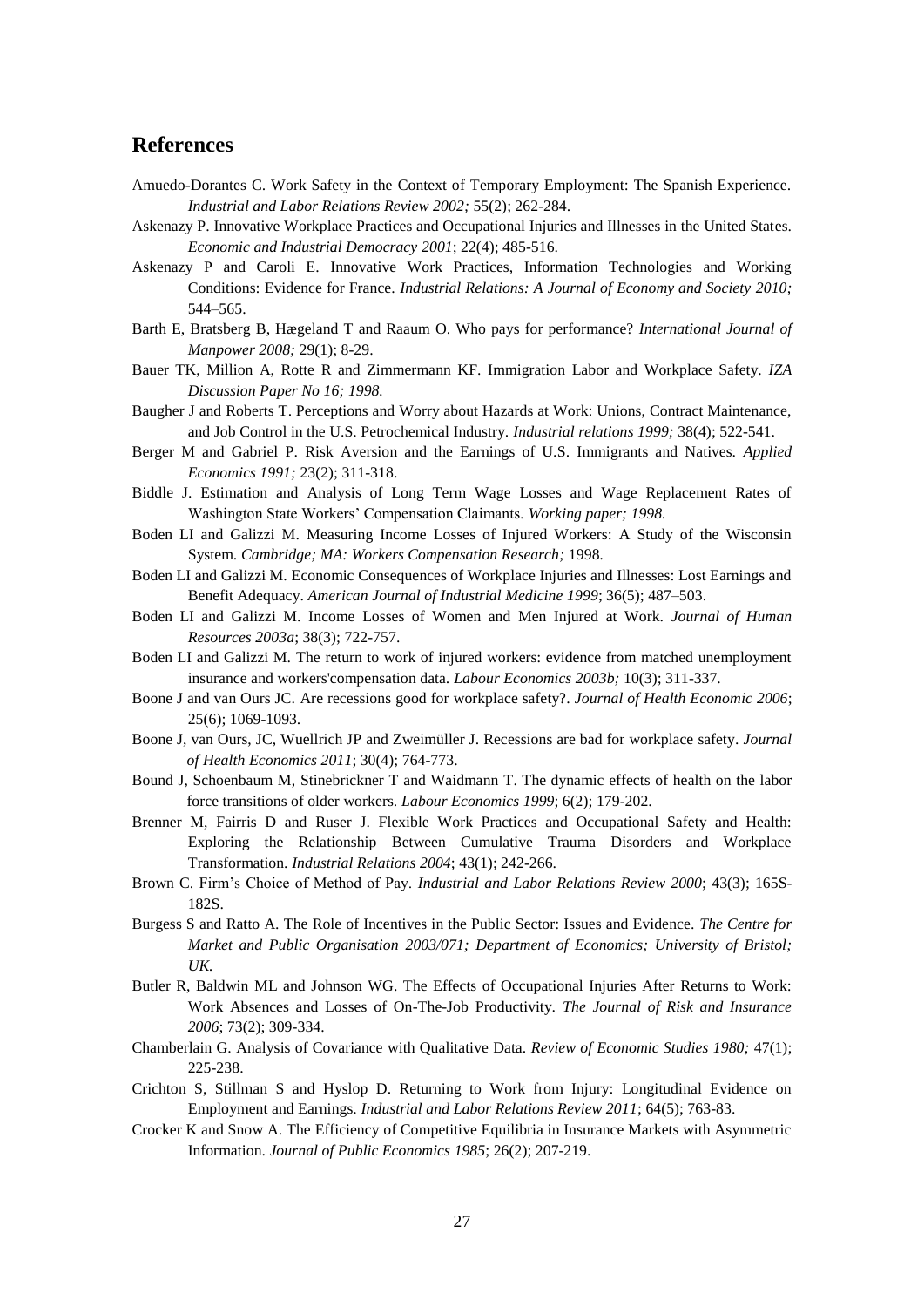insignificant, a delayed effect is present. Specifically, the cumulative difference in hourly wages between injured and non-injured workers is equal to 9.21 per cent, and 84.8 per cent of the total differential can be attributed to having suffered an injury further back in time. The negative impact of a serious accident increases with the duration of the injury. My results highlight that, in the presence of an extremely serious accident, the difficulties of returning to work after an occupational accident are heightened, and wage penalties rise up to 20.73 per cent, with the consequence of annual earnings losses, for a representative injured worker, estimated at more than six thousand pounds. Various factors can explain this disparity in wages. A decline in productivity may increase the wage penalties for injured workers, especially in firms where physically demanding pay-for-performance mechanisms are used. Conversely, an accident at work has an insignificant effect on the hourly wage in the public sector and in unionized firms, which are characterized by high job and earnings protection. Differences in earnings may also be the result of discrimination practices, since injured workers may be disfavoured in employment opportunities and earnings. Reductions in human capital may distort job-worker matching and cause earnings losses for injured workers. I tested this last explanation, finding that injured workers' earnings losses may be minimized if they move to new and alternative jobs better suited to their limited abilities.

These findings have various important policy implications. The high costs associated with occupational injuries in the British labour market call for incentive-compatible regulation able to prevent accidents at work and minimize their negative consequences for workers' health. Although accidents at work are unforeseeable random shocks, regulating safety at work, with stringent employers' and workers' duties or favouring the *Workplace Health Promotion (WHP) programme*, can contribute to reducing occupational risks. Higher standards for safety at work may prevent occupational accidents and reduce the duration of absence, thus limiting the economic consequences.

In the event of accidents at work, governments should design schemes to prevent the substantial reduction in career opportunities and earnings associated with a decline in human capital. However, the costs and benefits of these interventions should be carefully assessed. One possible measure would be the introduction of financial aid intended to facilitate job placements suited to the workers' health conditions and productivity. A policy of this kind would prevent the long-term unemployment of injured workers, particularly in regions where macroeconomic conditions are worse, and it would improve post-injury job-worker matching. This intervention might be effective if the government offsets employers' costs in hiring injured workers (higher insurance premiums for medical care, costs of setting and maintaining high occupational health and safety standards, providing special training courses, etc.). Moreover, such a policy could reduce the unemployment probabilities and earnings losses of injured workers if it is designed to provide allowances inducing injured workers to move to more suitable jobs, thus increasing post-injury job-worker matching.

Government interventions should also be aimed at increasing job and employment protection to levels similar to those in the public sector and unionized firms. The prosecution of any employer discriminating against injured workers should also be a key component of public policy. Disfavouring contracts that introduce physically demanding pay-for-performance mechanisms may reduce the earnings losses suffered by injured workers. Accordingly, interventions aimed at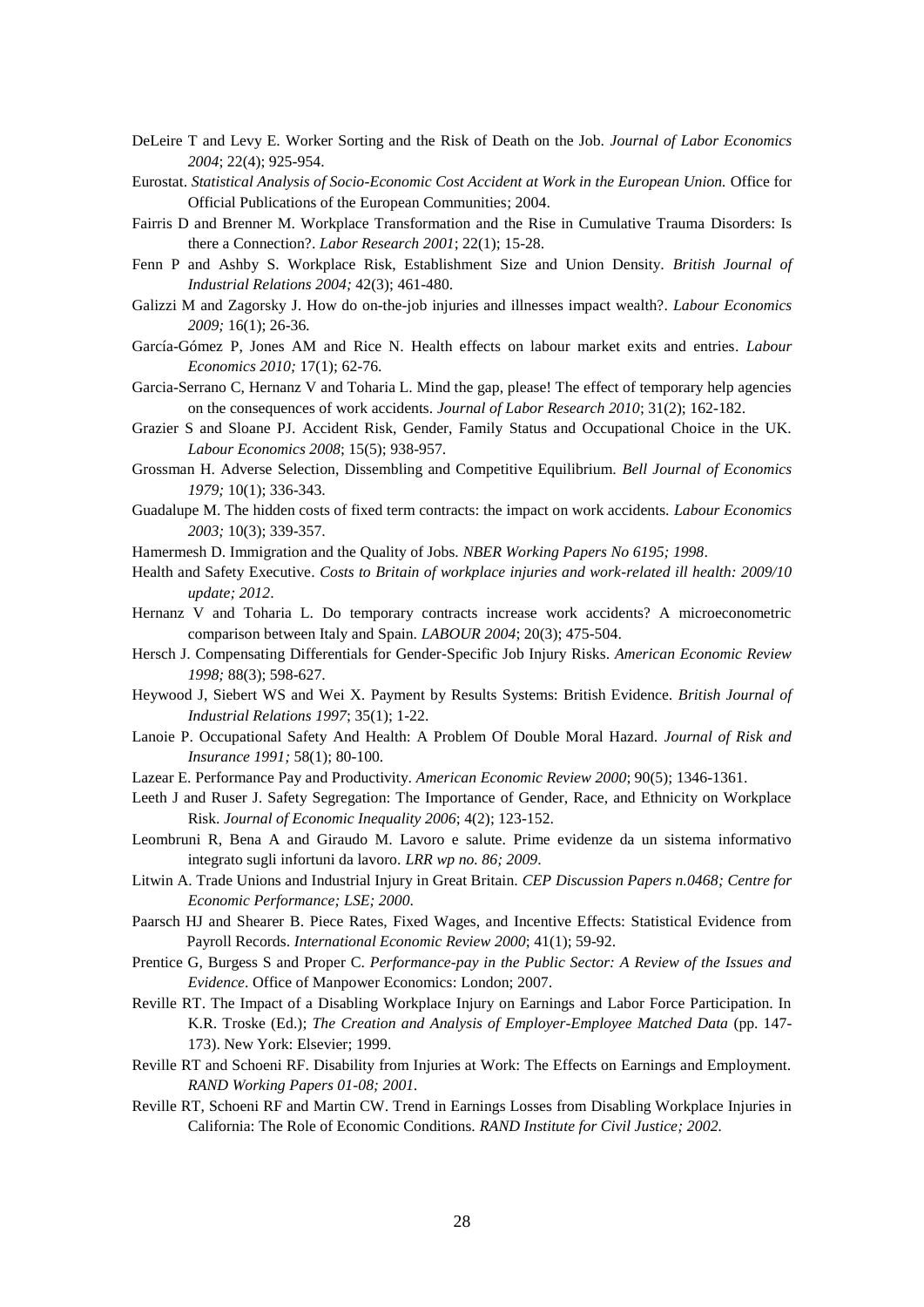promoting equality of opportunity for injured and non-injured individuals, such as the *Equality Act 2010* and the *Disability Equality Duty (DED)*, are to be recommended.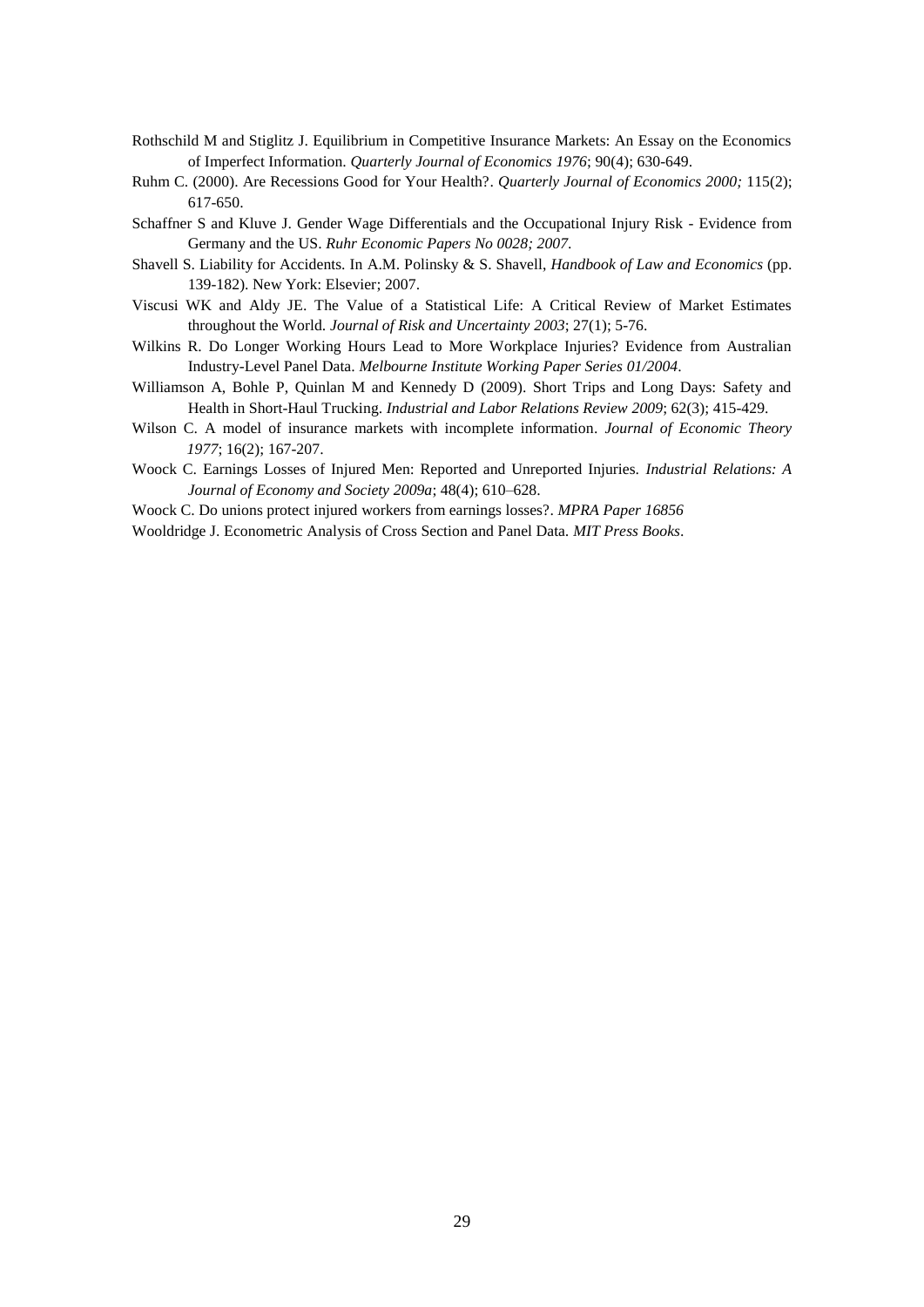## **References**

- Amuedo-Dorantes C. Work Safety in the Context of Temporary Employment: The Spanish Experience. *Industrial and Labor Relations Review 2002;* 55(2); 262-284.
- Askenazy P. Innovative Workplace Practices and Occupational Injuries and Illnesses in the United States. *Economic and Industrial Democracy 2001*; 22(4); 485-516.
- Askenazy P and Caroli E. Innovative Work Practices, Information Technologies and Working Conditions: Evidence for France. *Industrial Relations: A Journal of Economy and Society 2010;* 544–565.
- Barth E, Bratsberg B, Hægeland T and Raaum O. Who pays for performance? *International Journal of Manpower 2008;* 29(1); 8-29.
- Bauer TK, Million A, Rotte R and Zimmermann KF. Immigration Labor and Workplace Safety. *IZA Discussion Paper No 16; 1998.*
- Baugher J and Roberts T. Perceptions and Worry about Hazards at Work: Unions, Contract Maintenance, and Job Control in the U.S. Petrochemical Industry. *Industrial relations 1999;* 38(4); 522-541.
- Berger M and Gabriel P. Risk Aversion and the Earnings of U.S. Immigrants and Natives. *Applied Economics 1991;* 23(2); 311-318.
- Biddle J. Estimation and Analysis of Long Term Wage Losses and Wage Replacement Rates of Washington State Workers' Compensation Claimants. *Working paper; 1998.*
- Boden LI and Galizzi M. Measuring Income Losses of Injured Workers: A Study of the Wisconsin System. *Cambridge; MA: Workers Compensation Research;* 1998*.*
- Boden LI and Galizzi M. Economic Consequences of Workplace Injuries and Illnesses: Lost Earnings and Benefit Adequacy. *American Journal of Industrial Medicine 1999*; 36(5); 487–503.
- Boden LI and Galizzi M. Income Losses of Women and Men Injured at Work. *Journal of Human Resources 2003a*; 38(3); 722-757.
- Boden LI and Galizzi M. The return to work of injured workers: evidence from matched unemployment insurance and workers'compensation data. *Labour Economics 2003b;* 10(3); 311-337.
- Boone J and van Ours JC. Are recessions good for workplace safety?. *Journal of Health Economic 2006*; 25(6); 1069-1093.
- Boone J, van Ours, JC, Wuellrich JP and Zweimüller J. Recessions are bad for workplace safety. *Journal of Health Economics 2011*; 30(4); 764-773.
- Bound J, Schoenbaum M, Stinebrickner T and Waidmann T. The dynamic effects of health on the labor force transitions of older workers. *Labour Economics 1999*; 6(2); 179-202.
- Brenner M, Fairris D and Ruser J. Flexible Work Practices and Occupational Safety and Health: Exploring the Relationship Between Cumulative Trauma Disorders and Workplace Transformation. *Industrial Relations 2004*; 43(1); 242-266.
- Brown C. Firm's Choice of Method of Pay. *Industrial and Labor Relations Review 2000*; 43(3); 165S-182S.
- Burgess S and Ratto A. The Role of Incentives in the Public Sector: Issues and Evidence. *The Centre for Market and Public Organisation 2003/071; Department of Economics; University of Bristol; UK.*
- Butler R, Baldwin ML and Johnson WG. The Effects of Occupational Injuries After Returns to Work: Work Absences and Losses of On-The-Job Productivity. *The Journal of Risk and Insurance 2006*; 73(2); 309-334.
- Chamberlain G. Analysis of Covariance with Qualitative Data. *Review of Economic Studies 1980;* 47(1); 225-238.
- Crichton S, Stillman S and Hyslop D. Returning to Work from Injury: Longitudinal Evidence on Employment and Earnings. *Industrial and Labor Relations Review 2011*; 64(5); 763-83.
- Crocker K and Snow A. The Efficiency of Competitive Equilibria in Insurance Markets with Asymmetric Information. *Journal of Public Economics 1985*; 26(2); 207-219.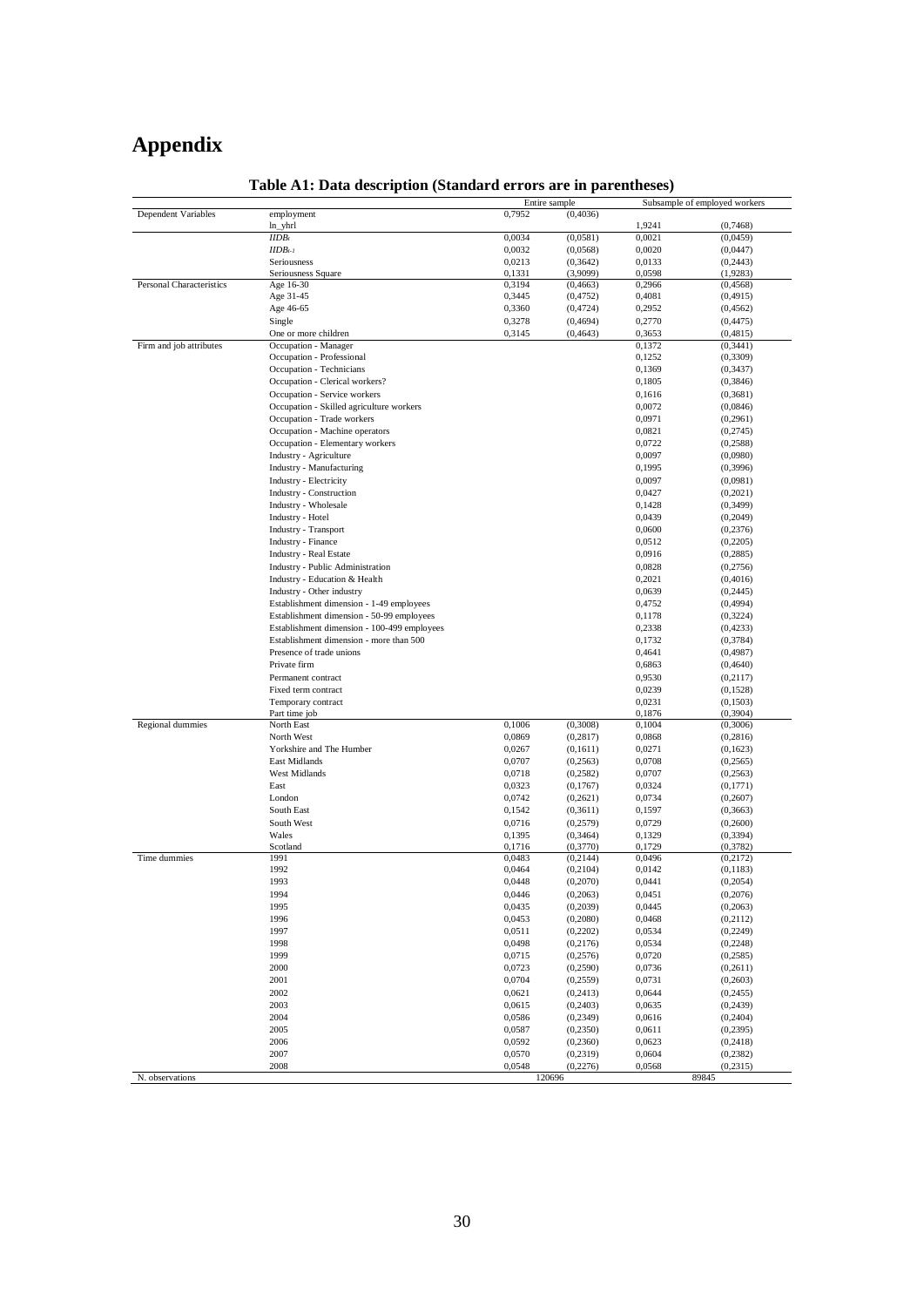- DeLeire T and Levy E. Worker Sorting and the Risk of Death on the Job. *Journal of Labor Economics 2004*; 22(4); 925-954.
- Eurostat. *Statistical Analysis of Socio-Economic Cost Accident at Work in the European Union.* Office for Official Publications of the European Communities; 2004.
- Fairris D and Brenner M. Workplace Transformation and the Rise in Cumulative Trauma Disorders: Is there a Connection?. *Labor Research 2001*; 22(1); 15-28.
- Fenn P and Ashby S. Workplace Risk, Establishment Size and Union Density. *British Journal of Industrial Relations 2004;* 42(3); 461-480.
- Galizzi M and Zagorsky J. How do on-the-job injuries and illnesses impact wealth?. *Labour Economics 2009;* 16(1); 26-36*.*
- García-Gómez P, Jones AM and Rice N. Health effects on labour market exits and entries. *Labour Economics 2010;* 17(1); 62-76.
- Garcia-Serrano C, Hernanz V and Toharia L. Mind the gap, please! The effect of temporary help agencies on the consequences of work accidents. *Journal of Labor Research 2010*; 31(2); 162-182.
- Grazier S and Sloane PJ. Accident Risk, Gender, Family Status and Occupational Choice in the UK. *Labour Economics 2008*; 15(5); 938-957.
- Grossman H. Adverse Selection, Dissembling and Competitive Equilibrium. *Bell Journal of Economics 1979;* 10(1); 336-343.
- Guadalupe M. The hidden costs of fixed term contracts: the impact on work accidents. *Labour Economics 2003;* 10(3); 339-357.

Hamermesh D. Immigration and the Quality of Jobs. *NBER Working Papers No 6195; 1998*.

- Health and Safety Executive. *Costs to Britain of workplace injuries and work-related ill health: 2009/10 update; 2012*.
- Hernanz V and Toharia L. Do temporary contracts increase work accidents? A microeconometric comparison between Italy and Spain. *LABOUR 2004*; 20(3); 475-504.
- Hersch J. Compensating Differentials for Gender-Specific Job Injury Risks. *American Economic Review 1998;* 88(3); 598-627.
- Heywood J, Siebert WS and Wei X. Payment by Results Systems: British Evidence. *British Journal of Industrial Relations 1997*; 35(1); 1-22.
- Lanoie P. Occupational Safety And Health: A Problem Of Double Moral Hazard. *Journal of Risk and Insurance 1991;* 58(1); 80-100.
- Lazear E. Performance Pay and Productivity. *American Economic Review 2000*; 90(5); 1346-1361.
- Leeth J and Ruser J. Safety Segregation: The Importance of Gender, Race, and Ethnicity on Workplace Risk. *Journal of Economic Inequality 2006*; 4(2); 123-152.
- Leombruni R, Bena A and Giraudo M. Lavoro e salute. Prime evidenze da un sistema informativo integrato sugli infortuni da lavoro. *LRR wp no. 86; 2009*.
- Litwin A. Trade Unions and Industrial Injury in Great Britain. *CEP Discussion Papers n.0468; Centre for Economic Performance; LSE; 2000*.
- Paarsch HJ and Shearer B. Piece Rates, Fixed Wages, and Incentive Effects: Statistical Evidence from Payroll Records. *International Economic Review 2000*; 41(1); 59-92.
- Prentice G, Burgess S and Proper C. *Performance-pay in the Public Sector: A Review of the Issues and Evidence*. Office of Manpower Economics: London; 2007.
- Reville RT. The Impact of a Disabling Workplace Injury on Earnings and Labor Force Participation. In K.R. Troske (Ed.); *The Creation and Analysis of Employer-Employee Matched Data* (pp. 147- 173). New York: Elsevier; 1999.
- Reville RT and Schoeni RF. Disability from Injuries at Work: The Effects on Earnings and Employment. *RAND Working Papers 01-08; 2001.*
- Reville RT, Schoeni RF and Martin CW. Trend in Earnings Losses from Disabling Workplace Injuries in California: The Role of Economic Conditions. *RAND Institute for Civil Justice; 2002.*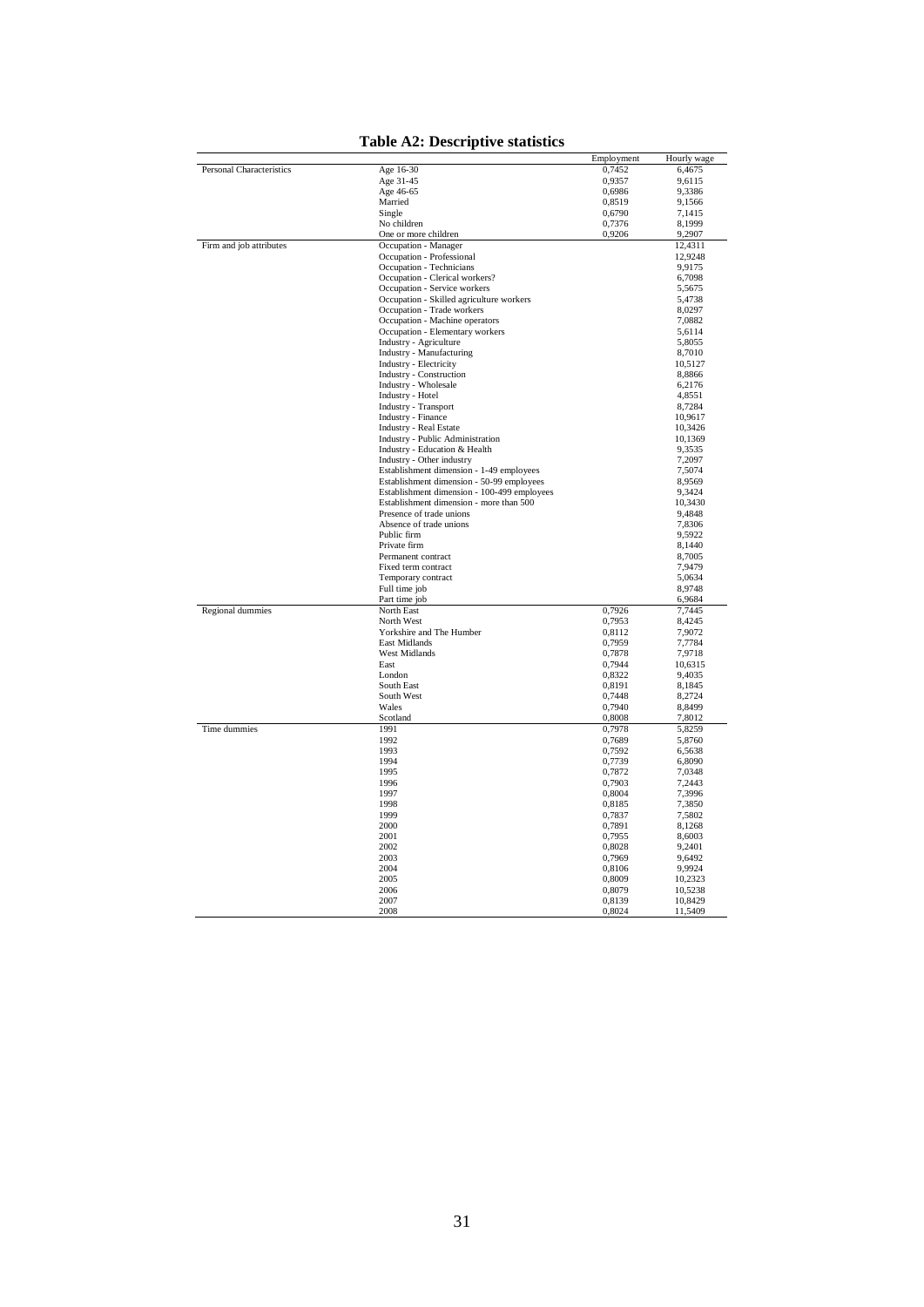- Rothschild M and Stiglitz J. Equilibrium in Competitive Insurance Markets: An Essay on the Economics of Imperfect Information. *Quarterly Journal of Economics 1976*; 90(4); 630-649.
- Ruhm C. (2000). Are Recessions Good for Your Health?. *Quarterly Journal of Economics 2000;* 115(2); 617-650.
- Schaffner S and Kluve J. Gender Wage Differentials and the Occupational Injury Risk Evidence from Germany and the US. *Ruhr Economic Papers No 0028; 2007*.
- Shavell S. Liability for Accidents. In A.M. Polinsky & S. Shavell, *Handbook of Law and Economics* (pp. 139-182). New York: Elsevier; 2007.
- Viscusi WK and Aldy JE. The Value of a Statistical Life: A Critical Review of Market Estimates throughout the World. *Journal of Risk and Uncertainty 2003*; 27(1); 5-76.
- Wilkins R. Do Longer Working Hours Lead to More Workplace Injuries? Evidence from Australian Industry-Level Panel Data. *Melbourne Institute Working Paper Series 01/2004*.
- Williamson A, Bohle P, Quinlan M and Kennedy D (2009). Short Trips and Long Days: Safety and Health in Short-Haul Trucking. *Industrial and Labor Relations Review 2009*; 62(3); 415-429.
- Wilson C. A model of insurance markets with incomplete information. *Journal of Economic Theory 1977*; 16(2); 167-207.
- Woock C. Earnings Losses of Injured Men: Reported and Unreported Injuries. *Industrial Relations: A Journal of Economy and Society 2009a*; 48(4); 610–628.

Woock C. Do unions protect injured workers from earnings losses?. *MPRA Paper 16856*

Wooldridge J. Econometric Analysis of Cross Section and Panel Data*. MIT Press Books*.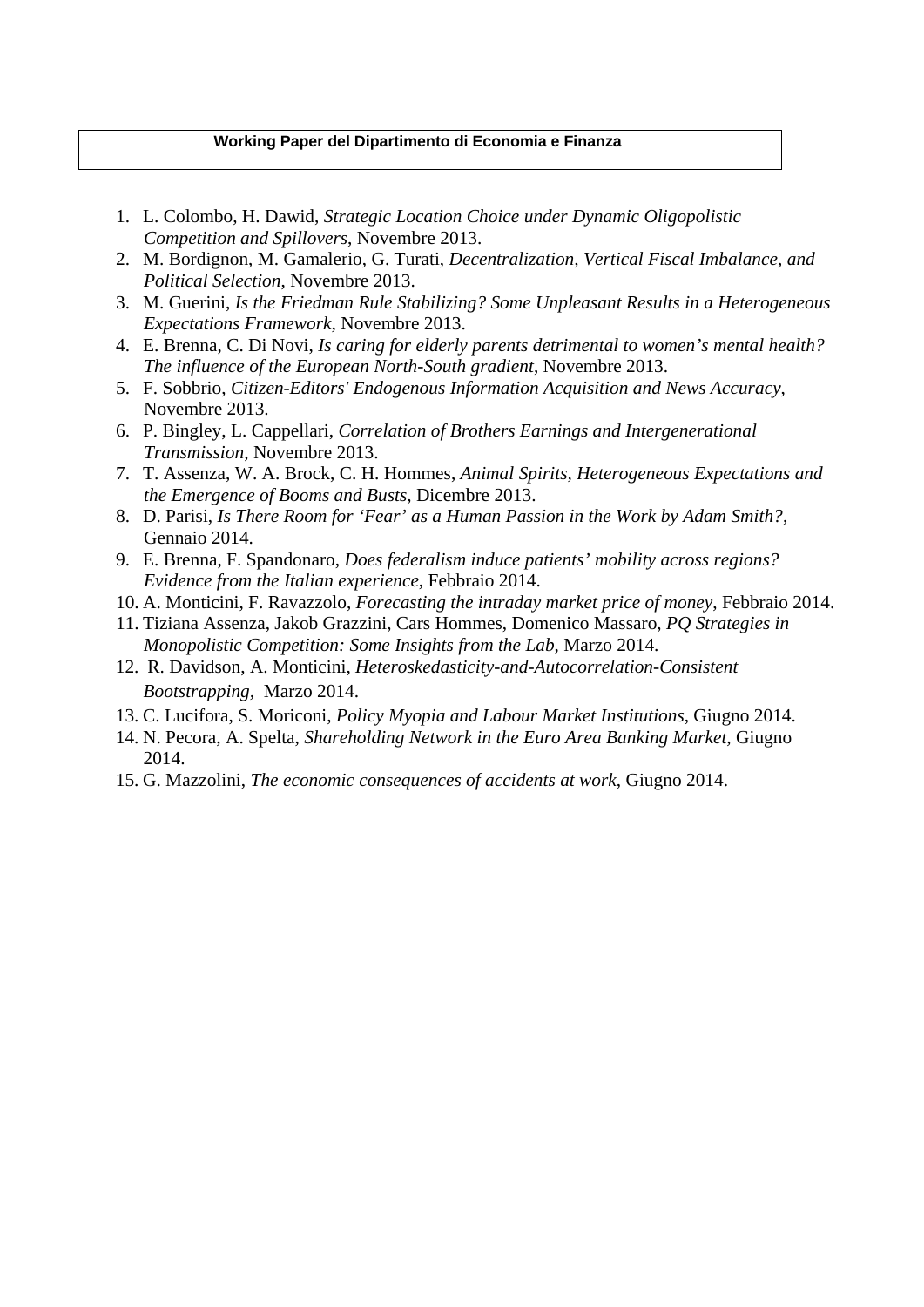# **Appendix**

|                          |                                             | Entire sample |           |        | Subsample of employed workers |
|--------------------------|---------------------------------------------|---------------|-----------|--------|-------------------------------|
| Dependent Variables      | employment                                  | 0,7952        | (0,4036)  |        |                               |
|                          | ln_yhrl                                     |               |           | 1,9241 | (0,7468)                      |
|                          | $\overline{I} IDB_t$                        | 0,0034        | (0,0581)  | 0,0021 | (0,0459)                      |
|                          | $IIDBt-1$                                   | 0,0032        | (0,0568)  | 0,0020 | (0,0447)                      |
|                          | Seriousness                                 | 0,0213        | (0, 3642) | 0,0133 | (0,2443)                      |
|                          | Seriousness Square                          | 0,1331        | (3,9099)  | 0,0598 | (1,9283)                      |
| Personal Characteristics | Age 16-30                                   | 0,3194        | (0,4663)  | 0,2966 | (0,4568)                      |
|                          | Age 31-45                                   | 0,3445        | (0,4752)  | 0,4081 | (0,4915)                      |
|                          | Age 46-65                                   | 0,3360        | (0,4724)  | 0,2952 | (0,4562)                      |
|                          | Single                                      | 0,3278        | (0,4694)  | 0,2770 | (0,4475)                      |
|                          | One or more children                        | 0,3145        | (0,4643)  | 0,3653 | (0,4815)                      |
| Firm and job attributes  | Occupation - Manager                        |               |           | 0,1372 | (0, 3441)                     |
|                          | Occupation - Professional                   |               |           | 0,1252 | (0, 3309)                     |
|                          | Occupation - Technicians                    |               |           | 0,1369 | (0, 3437)                     |
|                          | Occupation - Clerical workers?              |               |           | 0,1805 | (0, 3846)                     |
|                          | Occupation - Service workers                |               |           | 0,1616 | (0, 3681)                     |
|                          | Occupation - Skilled agriculture workers    |               |           | 0,0072 | (0,0846)                      |
|                          | Occupation - Trade workers                  |               |           | 0,0971 |                               |
|                          |                                             |               |           |        | (0, 2961)                     |
|                          | Occupation - Machine operators              |               |           | 0,0821 | (0,2745)                      |
|                          | Occupation - Elementary workers             |               |           | 0,0722 | (0,2588)                      |
|                          | Industry - Agriculture                      |               |           | 0,0097 | (0,0980)                      |
|                          | Industry - Manufacturing                    |               |           | 0,1995 | (0,3996)                      |
|                          | Industry - Electricity                      |               |           | 0,0097 | (0,0981)                      |
|                          | Industry - Construction                     |               |           | 0,0427 | (0,2021)                      |
|                          | Industry - Wholesale                        |               |           | 0,1428 | (0, 3499)                     |
|                          | Industry - Hotel                            |               |           | 0,0439 | (0,2049)                      |
|                          | <b>Industry - Transport</b>                 |               |           | 0,0600 | (0,2376)                      |
|                          | <b>Industry - Finance</b>                   |               |           | 0,0512 | (0,2205)                      |
|                          | <b>Industry - Real Estate</b>               |               |           | 0,0916 | (0, 2885)                     |
|                          | <b>Industry - Public Administration</b>     |               |           | 0,0828 | (0,2756)                      |
|                          | Industry - Education & Health               |               |           | 0,2021 | (0,4016)                      |
|                          |                                             |               |           |        |                               |
|                          | Industry - Other industry                   |               |           | 0,0639 | (0, 2445)                     |
|                          | Establishment dimension - 1-49 employees    |               |           | 0,4752 | (0,4994)                      |
|                          | Establishment dimension - 50-99 employees   |               |           | 0,1178 | (0,3224)                      |
|                          | Establishment dimension - 100-499 employees |               |           | 0,2338 | (0,4233)                      |
|                          | Establishment dimension - more than 500     |               |           | 0,1732 | (0,3784)                      |
|                          | Presence of trade unions                    |               |           | 0,4641 | (0, 4987)                     |
|                          | Private firm                                |               |           | 0,6863 | (0,4640)                      |
|                          | Permanent contract                          |               |           | 0,9530 | (0,2117)                      |
|                          | Fixed term contract                         |               |           | 0,0239 | (0,1528)                      |
|                          | Temporary contract                          |               |           | 0,0231 | (0,1503)                      |
|                          | Part time job                               |               |           | 0,1876 | (0, 3904)                     |
| Regional dummies         | North East                                  | 0,1006        | (0,3008)  | 0,1004 | (0,3006)                      |
|                          | North West                                  | 0,0869        | (0, 2817) | 0,0868 | (0, 2816)                     |
|                          |                                             |               |           |        |                               |
|                          |                                             |               |           |        |                               |
|                          | Yorkshire and The Humber                    | 0,0267        | (0,1611)  | 0,0271 | (0,1623)                      |
|                          | East Midlands                               | 0,0707        | (0, 2563) | 0,0708 | (0,2565)                      |
|                          | West Midlands                               | 0,0718        | (0, 2582) | 0,0707 | (0, 2563)                     |
|                          | East                                        | 0,0323        | (0,1767)  | 0,0324 | (0,1771)                      |
|                          | London                                      | 0,0742        | (0, 2621) | 0,0734 | (0,2607)                      |
|                          | South East                                  | 0,1542        | (0, 3611) | 0,1597 | (0, 3663)                     |
|                          | South West                                  | 0,0716        | (0, 2579) | 0,0729 | (0,2600)                      |
|                          | Wales                                       | 0,1395        | (0, 3464) | 0,1329 | (0, 3394)                     |
|                          | Scotland                                    | 0,1716        | (0,3770)  | 0,1729 | (0,3782)                      |
|                          | 1991                                        | 0,0483        | (0,2144)  | 0,0496 | (0,2172)                      |
|                          | 1992                                        | 0,0464        | (0,2104)  | 0,0142 | (0,1183)                      |
|                          | 1993                                        | 0,0448        | (0, 2070) | 0,0441 | (0,2054)                      |
|                          | 1994                                        | 0,0446        | (0, 2063) | 0,0451 | (0, 2076)                     |
|                          | 1995                                        | 0,0435        | (0, 2039) | 0,0445 | (0,2063)                      |
|                          | 1996                                        | 0,0453        | (0, 2080) | 0,0468 | (0,2112)                      |
|                          | 1997                                        | 0,0511        | (0, 2202) | 0,0534 | (0, 2249)                     |
|                          | 1998                                        | 0,0498        | (0, 2176) | 0,0534 | (0, 2248)                     |
|                          |                                             |               |           |        |                               |
|                          | 1999                                        | 0,0715        | (0, 2576) | 0,0720 | (0,2585)                      |
|                          | 2000                                        | 0,0723        | (0, 2590) | 0,0736 | (0,2611)                      |
|                          | 2001                                        | 0,0704        | (0,2559)  | 0,0731 | (0, 2603)                     |
|                          | 2002                                        | 0,0621        | (0, 2413) | 0,0644 | (0,2455)                      |
|                          | 2003                                        | 0,0615        | (0, 2403) | 0,0635 | (0, 2439)                     |
|                          | 2004                                        | 0,0586        | (0, 2349) | 0,0616 | (0, 2404)                     |
| Time dummies             | 2005                                        | 0,0587        | (0, 2350) | 0,0611 | (0,2395)                      |
|                          | 2006                                        | 0,0592        | (0, 2360) | 0,0623 | (0, 2418)                     |
|                          | 2007                                        | 0,0570        | (0, 2319) | 0,0604 | (0, 2382)                     |

# **Table A1: Data description (Standard errors are in parentheses)**